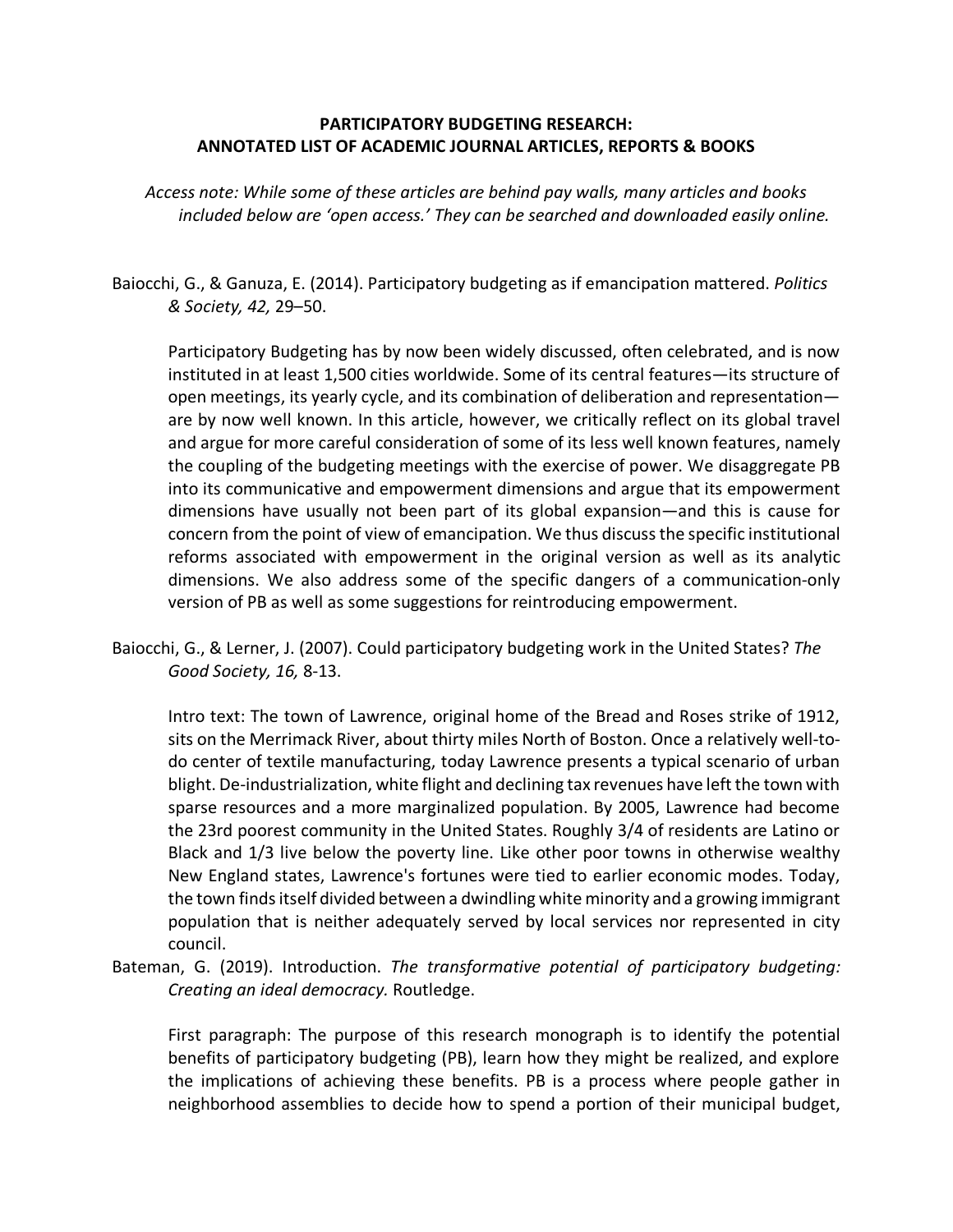which has proven to be successful and very popular since its invention in 1989 (Baiocchi & Ganuza, 2012). It is a form of local direct democracy. The PB process decides which public goods and services to purchase and how these goods and services will be distributed, within the bounds that city officials have authorized.

Bretas, P. R. (1996). Participative budgeting in Belo Horizonte: Democratization and citizenship. *Environment and Urbanization, 8,* 213-222.

Summary: This paper describes how a government elected to power in Belo Horizonte in 1993 introduced a participative budget. This not only meant a much greater involvement by citizens and community organizations in determining priorities but also a more transparent and accountable form of government. The paper describes also how this innovation changed the priorities in public spending.

Brun-Martos, M. I. & Lapsley, I. Democracy, governmentality and transparency: Participatory budgeting in action. *Public Management Review, 19,* 1006-1021.

This paper examines initiatives in participatory budgeting (PB) in a city in the United Kingdom, a country which is a slow adopter of PB. While there are UK initiatives on PB, these are developmental. Nevertheless, this study underlines the potential of PB in an Anglo-Saxon context. The finance of local government and cities is notoriously opaque. PB has the potential to enhance both democratic accountability and effective city management through transparency. This study reveals a city which is profitably engaged with democratizing its budgetary activities and seeking to achieve greater transparency for its citizens and managers through the modernization of established practice.

Cabannes, Y. (2004). Participatory budgeting: A significant contribution to participatory democracy. *Environment & Urbinization, 16*, 27-46.

Abstract: Local political leaders as well as international organizations have embraced participatory budgeting in response to problems of political exclusion and citizens' dissatisfaction with representative democracy. This article provides a framework to highlight important aspects of the politics of participation. The framework allows scholars to explore how factors external to spaces of participation interact with aspects of participation within them. The framework conceptualizes participatory budgeting as political spaces, whose boundaries are shaped by ideologies, interests, and patterns of social exclusion. In dynamic spaces, such boundaries are constantly renegotiated and contestation helps maintain their openness. In static spaces, by contrast, predefined boundaries are imposed on participants who may accept or reject them. Empirical examples of participatory budgeting illustrate the usefulness of this framework. The article ends by discussing key avenues for further research.

Cabannes, Y. (2015). The impact of participatory budgeting on basic services: Municipal practices and evidence from the field*. Environment and Urbanization, 27*, 257–284.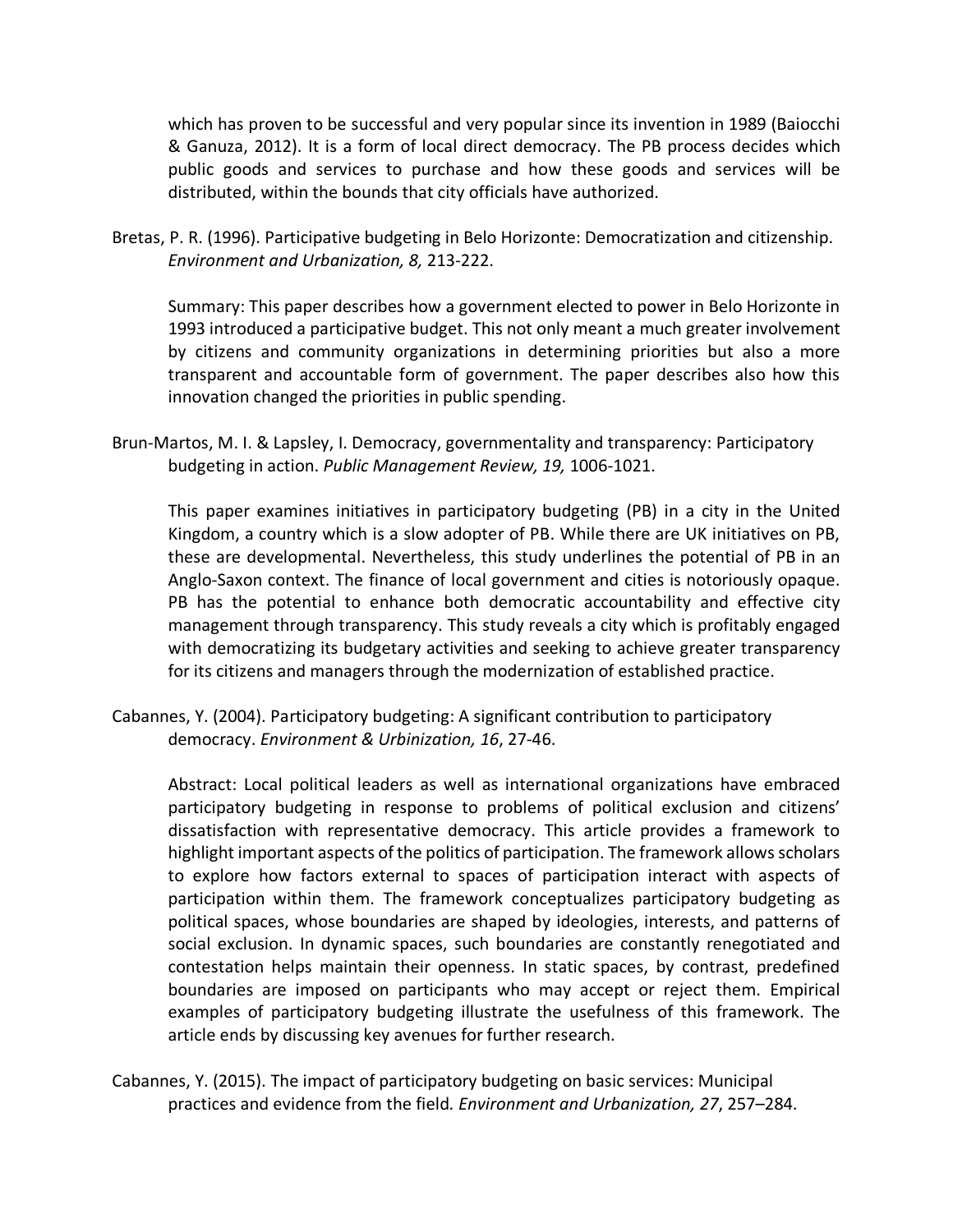Abstract: In 2013, over 1,700 local governments in more than 40 countries were practising participatory budgeting (PB), which entails citizens meeting to agree on priorities for part of the local government budget for their neighbourhood or the city as a whole, and helping to oversee project implementation. This paper reviews PB in 20 cities in different continents, ranging from small urban centres to Chengdu, China, with over 17 million inhabitants, and examines 20,000 recently funded projects worth over US\$ 2 billion. It finds that PB has contributed significantly to improving basic service provision and management, with projects that are usually cheaper and better maintained because of community control and oversight. While in most cases PB improves governance and the delivery of services, it does not often fundamentally change existing power relations between local governments and citizens. The paper also discusses challenges and solutions for PB's effectiveness and scaling up.

Calabrese, T., Williams, D., & Gupta, A. (2020). Does participatory budgeting alter public spending? Evidence from New York City. *Administration & Society, 52*, 1382–1409.

Abstract: Participatory budgeting is described as a direct-democracy approach to resource allocation decision making. Theories assume it changes how public resources are spent by moving decisions from elected officials to citizens. The literature does not consider how earmarking—in which legislators direct parts of public budgets directly might affect the impact of such policy devices. New York City's participatory budgeting process which uses earmarks is analyzed to determine spending changes. Officials involved fund more projects at lower average amounts than those not involved but do not change the areas of funding, all of which is expected in systems of budgetary earmarks controlled by legislators.

Campbell, M., Escobar, O., Fenton, C., & Craig, P. (2018). The impact of participatory budgeting on health and wellbeing: A scoping review of evaluations. *BMC Public Health, 18*, 1-11.

Background: Participatory budgeting (PB), citizens deliberating among themselves and with officials to decide how to allocate funds for public goods, has been increasingly implemented across Europe and worldwide. While PB is recommended as good practice by the World Bank and the United Nations, with potential to improve health and wellbeing, it is unclear what evaluations have been conducted on the impact of PB on health and wellbeing.

Methods: For this scoping review, we searched 21 databases with no restrictions on publication date or language. The search term 'participatory budget' was used as the relevant global label for the intervention of interest. Studies were included if they reported original analysis of health, social, political, or economic and budgetary outcomes of PB. We examined the study design, analysis, outcomes and location of included articles. Findings are reported narratively.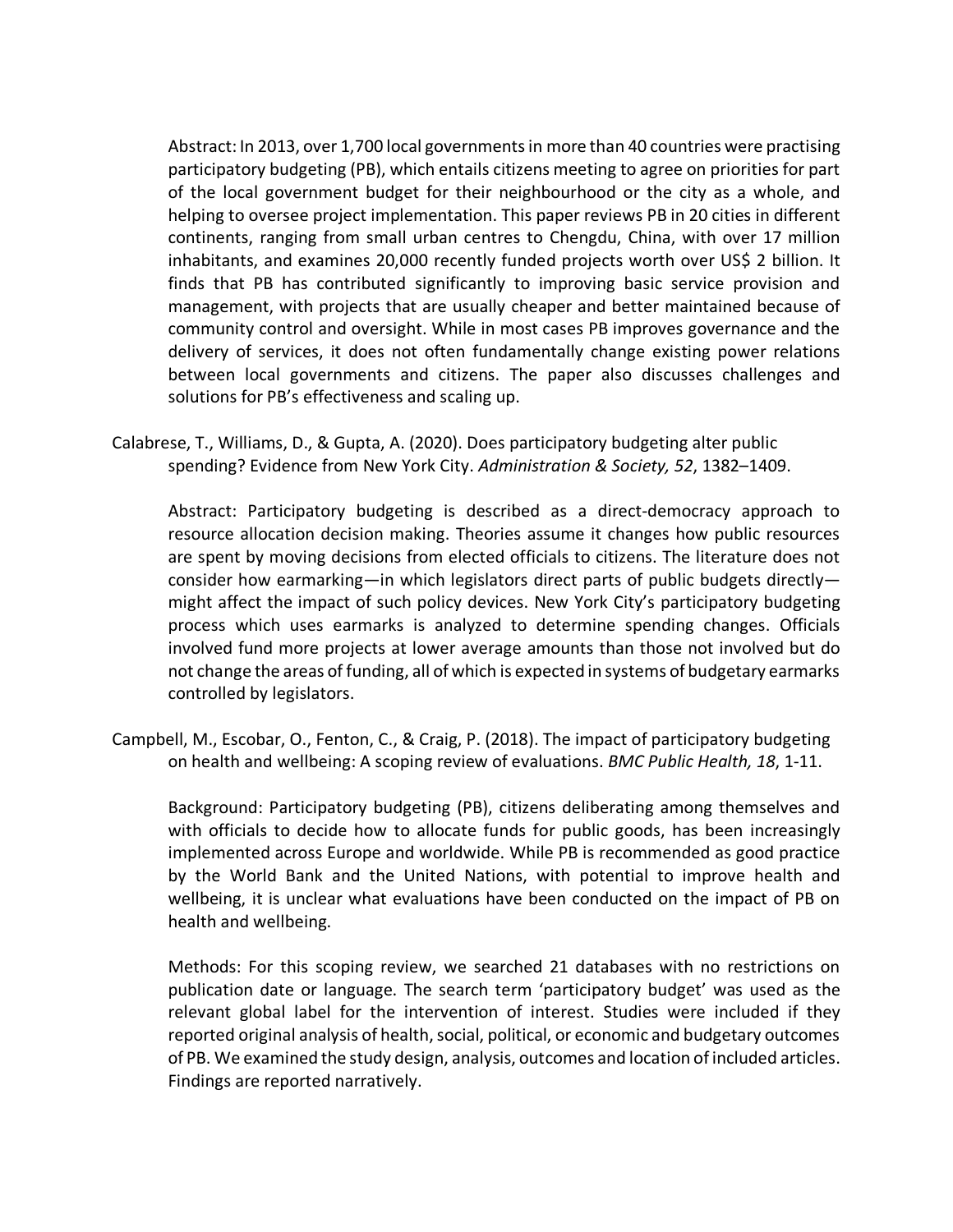Results: From 1458 identified references, 37 studies were included. The majority of evaluations ( $n = 24$ ) were of PB in South America, seven were in Europe. Most evaluations were case studies ( $n = 23$ ) conducting ethnography and surveys, focusing on political outcomes such as participation in PB or impacts on political activities. All of the quantitative observational studies analysing population level data, except one in Russia, were conducted in South America.

Conclusion: Despite increasing interest in PB, evaluations applying robust methods to analyse health and wellbeing outcomes are scarce, particularly beyond Brazil. Therefore, implementation of PB schemes should be accompanied by rigorous qualitative and quantitative evaluation to identify impacts and the processes by which they are realised.

Célérier, L., & Cuenca Botey, L. E. (2015). Participatory budgeting at a community level in Porto Alegre: A Bourdieusian interpretation. *Accounting, Auditing & Accountability Journal*, 28, 739–772.

Abstract: Purpose: The purpose of this paper is to explore how accountability practices can enable sociopolitical emancipation.

Design/methodology/approach: The authors explore the emancipatory potential of accountability from a Bourdieusian perspective. The study is informed by a two-month socio-ethnographic study of the participatory budgeting (PB) process in Porto Alegre (Brazil). The field study enabled us to observe accountability and participatory practices, conduct 18 semi-structured interviews with councillors, and analyze survey data gathered from budgeting participants.

Findings: The paper demonstrates how PB both strengthened the dominants in the Porto Alegrense political field and changed the game played in this field; was characterized by accountability practices favouring the election of councillors with distinctive capitals, who were "dominated-dominants dominating the dominated"; brought emancipatory perspectives to councillors and, by doing so, opened the path to social change but also widened the gap with ordinary participants.

Research limitations/implications: The research supports Shenkin and Coulson's (2007) thesis by demonstrating that accountability, when associated with participative democracy, can create substantial social change. Significantly, by investigating the emancipatory potential of accountability, the authors challenge the often taken-forgranted assumption in critical research that accountability reinforces asymmetrical power relations, and the authors explore alternative accountability practices. Doing so enables us to rethink the possibilities of accountability and their practical implications.

Originality/value: The authors study the most emblematic example of participatory democracy in South America; and the authors use Bourdieu's theoretical framework to approach accountability at a community level.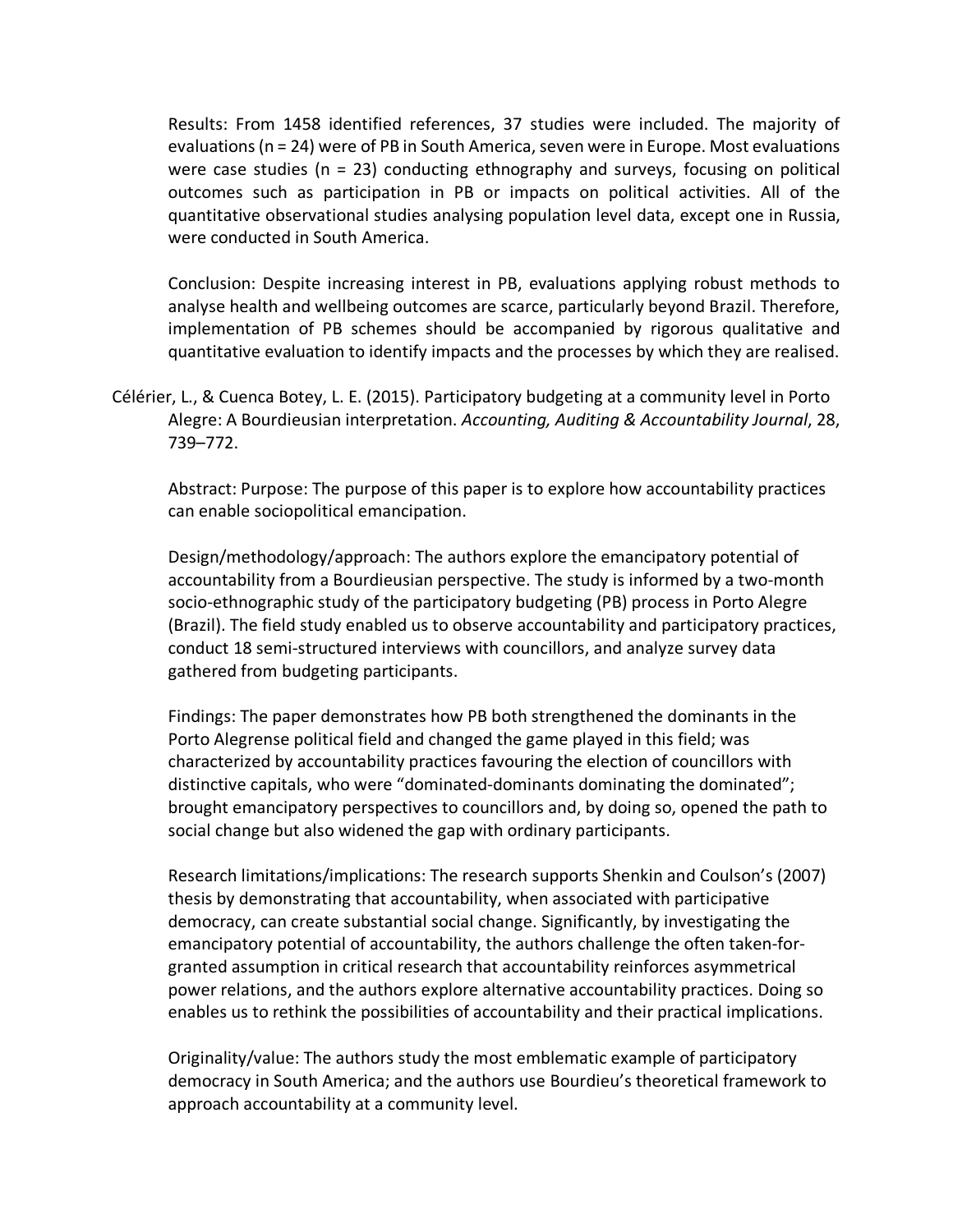Chirenje, L., Giliba, R. A., & Musamba, E. B. (2013) Local communities' participation in decisionmaking processes through planning and budgeting in African countries. *Chinese Journal of Population Resources and Environment, 11,* 10-16.

Community participation and community based management are topical themes in current policy and discussion revolving around decision-making processes especially those dealing with natural resources management. This review shows that while governments have accepted the need to either cede or devolve control and management of natural resources to the local communities, the communities are not part and parcel of the planning and budgeting which are crucial in decision making. Communities were seen to be more involved in the implementation of natural resource management programs but lacked ownership of the projects. This causes lack of commitment to the programs and at times hostile reaction from the communities. The communities are always at the receiving end when it pertains to losses in the exchange. Community participation was shown to be effective when the local population is involved not as cooperating users but as natural resource managers or owner managers.

Choi J.M., Murphy J.W., Dahab R., Holkenbrink-Monk C. (2019) Community-based funding and budgeting: Participatory budgeting as a transformative act. In: Arxer S., Murphy J. (eds) *Community-Based Health Interventions in an Institutional Context. International Perspectives on Social Policy, Administration, and Practice*. Springer.

Chapter Abstract: Jung Min Choi, John W. Murphy, Ramsey Dahab, and Charlene Holkenbrink-Monk, in this chapter, explore the issue of funding and budgeting. Often funds are directed to community organizations in ways that are either irrelevant or difficult to use. Additionally, budgets are formulated by agencies that are disconnected from the communities where services are needed. Community-based funding and budgeting, accordingly, are beginning to receive serious attention. Communities, accordingly, are given the latitude in some cases to establish budgets and spending strategies, along with identifying and pursuing sources of funds that are consistent ethically with these priorities and desires. Community-based funding and budgeting, in this way, are vital to supporting interventions in a community-sensitive manner.

de Sousa Santos, B. (1998). Participatory budgeting in Porto Alegre: Toward a redistributive democracy. *Politics & Society, 26,* 461-510.

Intro text: The hegemonic processes of globalization are bringing about the intensification of social exclusion and marginalization of large bodies of population all over the world. Such processes are being met with resistances, grassroots initiatives, community innovations, and popular movements that try to counteract social exclusion, opening up spaces for democratic participation, for community building, for alternatives to dominant forms of development and knowledge-in sum, for social exclusion. They are, in general, very little known because they do not speak the language of hegemonic globalization and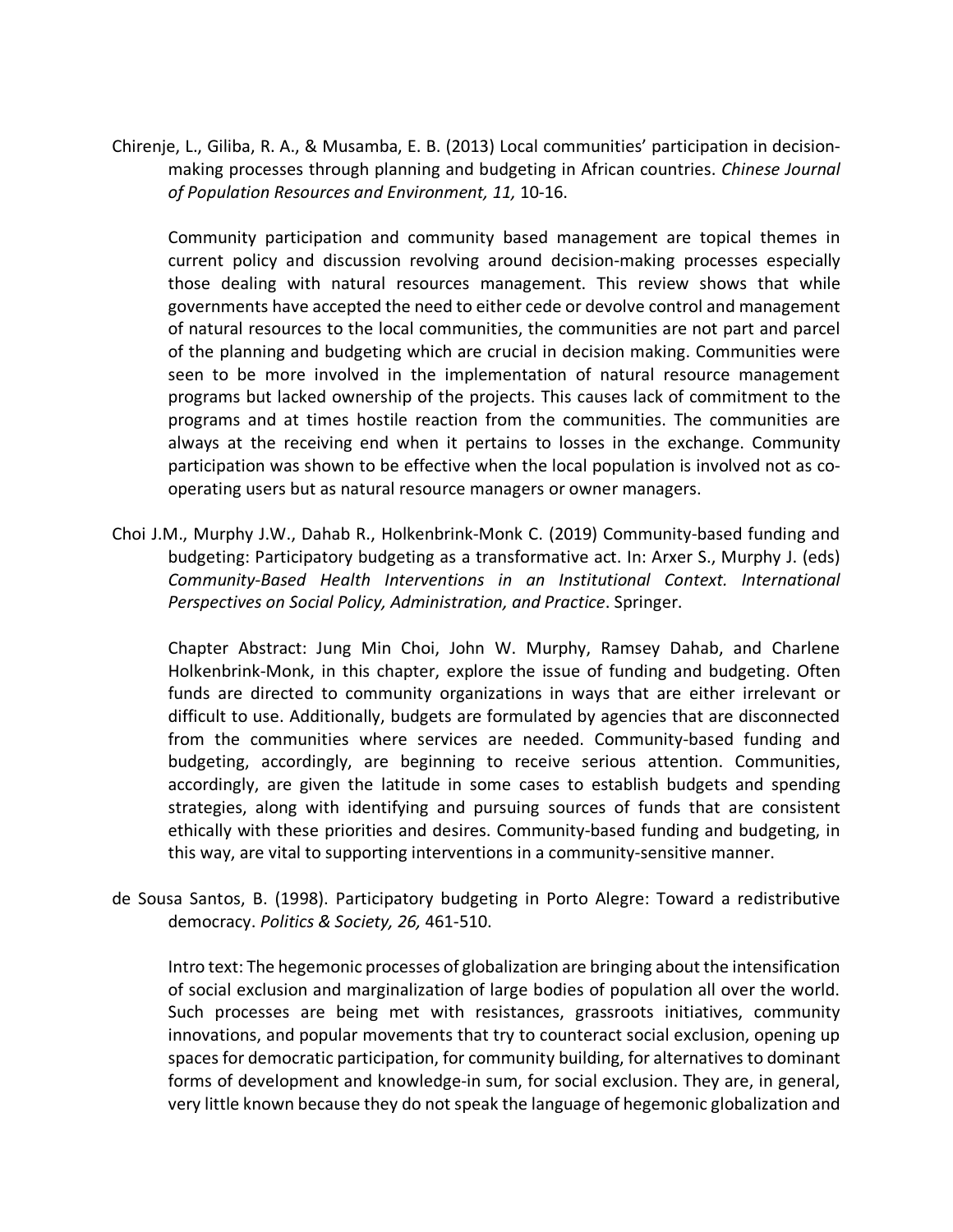often times present themselves as promoting the case against globalization. They are of very different kinds or else their diversity has become more apparent after the collapse of the models of grand-scale social transformation that the old Communist Manifesto, celebrating in 1998its 150th anniversary, portrayed so well (revolution, socialism, communism). Today's forms of counterhegemonic globalization occur in rural as well as urban settings, involve common citizens or especially vulnerable groups, and deal with issues as diverse as land rights, urban infrastructure, drinking water, labor rights, sexual equality, self-determination, biodiversity, environment, community justice, and so on. Finally, they may entertain a wide variety of relations with the state, from no relation at all to complementarity or confrontation.

Dias, N. (Organizer) (2014). *Hope for democracy: 25 years of participatory budgeting worldwide.* 

Introductory text: This book represents the effort of more than forty authors and many other direct and indirect contributors that spread across different continents seek to provide an overview on the Participatory Budget (PB) in the World. They do so from very different backgrounds. Some are researchers, others are consultants, and others are activists connected to several groups and social movements. The texts reflect this diversity of approaches and perspectives well, and we do not try to influence that.

Dias, N. Enriquez, S. & Julio, S. (Organizers) (2019). *Participatory Budgeting World Atlas*. Epopeia and Oficina.

From the introduction: The World Atlas of Participatory Budgeting represents the widest compilation of data, to date, on the situation of these processes on the planet. This is the result of collaborative work and the enormous generosity of more than 70 authors, who voluntarily made themselves available to collect and analyse information that would enable to understand the reality of these initiatives in very diverse quadrants.

Ebdon, C. & Franklin, A. L. (2006). Citizen participation in budgeting theory. *Public Administration Review, 66*, 437–447.

Abstract: Citizen participation in government budgeting processes is a topic that has received attention for many decades. Despite prescriptive exhortations to cities, research in this area has significant limitations. We identify four elements that are believed to influence the participation process. The variables within each element have received attention in the empirical literature, but no systematic effort has been made to uncover interaction effects and extend theory to make it more robust. We consider the weaknesses of our knowledge, suggest an impact model of citizen participation in budgeting, and identify hypotheses that may be tested in future research.

Facilitating Power, Movement Strategy Center, & the National Association of Climate Resilience Planners (Year?). Community engagement to ownership: Tools for the field with case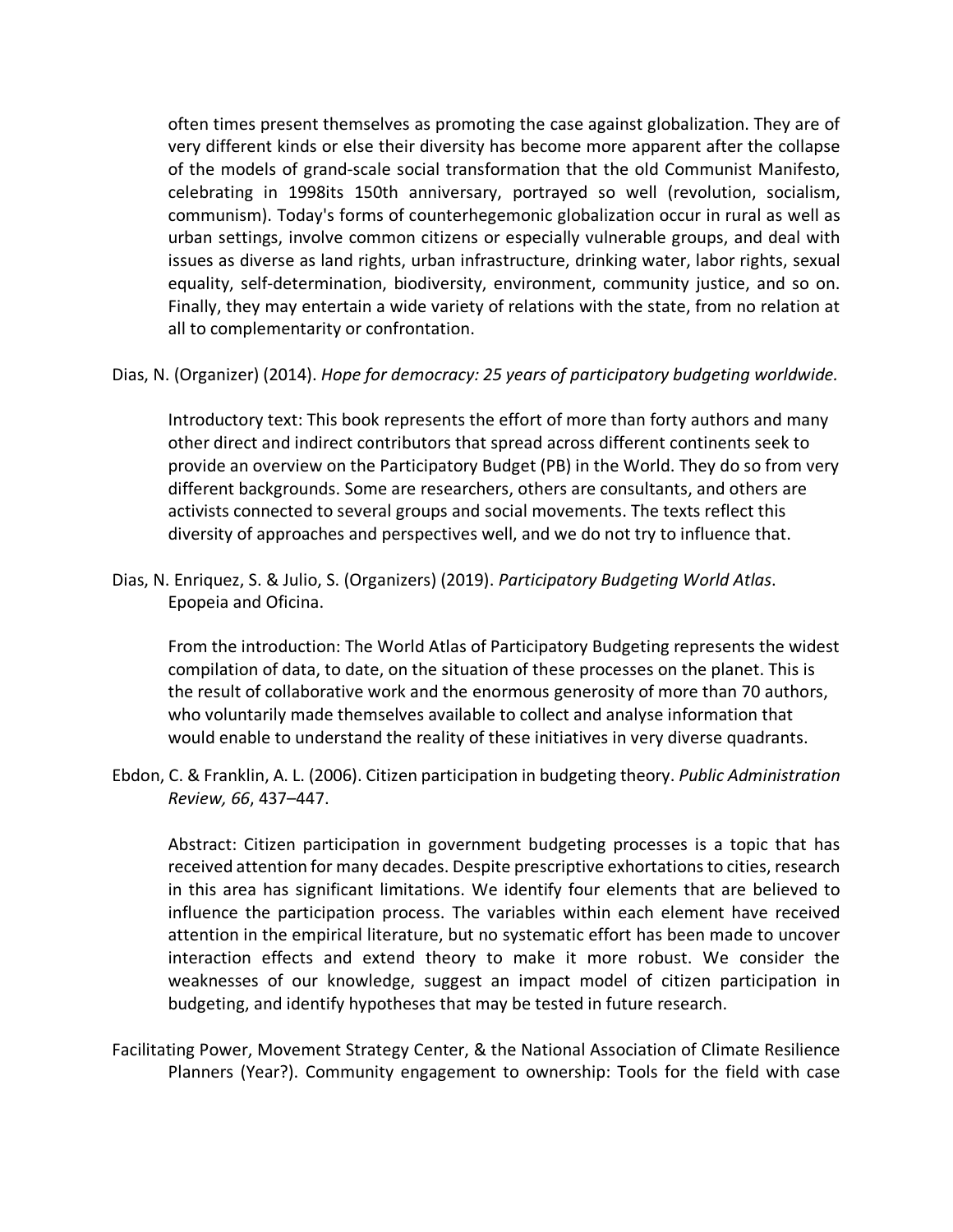studies of four municipal community-driven environmental and racial equity committees. *Urban sustainability Directors Network Fund,* 1-91.

Introductory text: Framework: Why Community Engagement to Ownership?

The key to closing equity gaps and resolving climate vulnerability is the direct participation by impacted communities in the development and implementation of solutions and policy decisions that directly impact them. This level of participation unleashes much needed capacity but also requires initial capacity investments across multiple sectors to achieve systems changes and culture shifts needed. Community-based organizations play a critical role in cultivating community capacity to participate in and lead decision-making processes that meet community needs and maximize community strengths. Staff and electeds within local government have essential roles to play in helping to facilitate systems changes to increase community voice and decrease disproportionate harms caused to low-income communities and communities of color. Philanthropic partners have a role to play in partnering with impacted communities to balance uneven power dynamics and ensure adequate resourcing of essential community capacities. Finally, third-party facilitators and evaluators can help cultivate the conditions for collaboration and participation across sectors while assessing and documenting progress towards practice goals and community solutions.

Ganuza, E. & Baiocchi, G. (2012). The power of ambiguity: How participatory budgeting travels the globe. *Journal of Public Deliberation, 8*(2), 1-15.

Abstract: From its inception in Brazil in the late 1980s, Participatory Budgeting has now been instituted in over 1500 cities worldwide. This paper discusses what actually travels under the name of Participatory Budgeting. We rely on science studies for a fundamental insight: it is not enough to simply speak of "diffusion" while forgetting the way that the circulation and translation of an idea fundamentally transform it (Latour 1987). In this case, the travel itself has made PB into an attractive and politically malleable device by reducing and simplifying it to a set of procedures for the democratization of demandmaking. The relationship of those procedures to the administrative machinery is ambiguous, but fundamentally important for the eventual impact of Participatory Budgeting in any one context.

Gastil, J. (2020). *Hope for democracy: How citizens can bring reason back into politics.* Oxford University Press.

Book description: 'Hope for Democracy' recognizes the primary problems that plague contemporary democracy and offers a solution. It tells the story of one civic innovation, the Citizens' Initiative Review (CIR), which asks a small group of citizens to analyze a ballot measure and then provide recommendations on that measure for the public to use when voting. It relies on narratives of the civic reformers who developed and implemented the CIR and the citizens who participated in the initial review. Coupled with extensive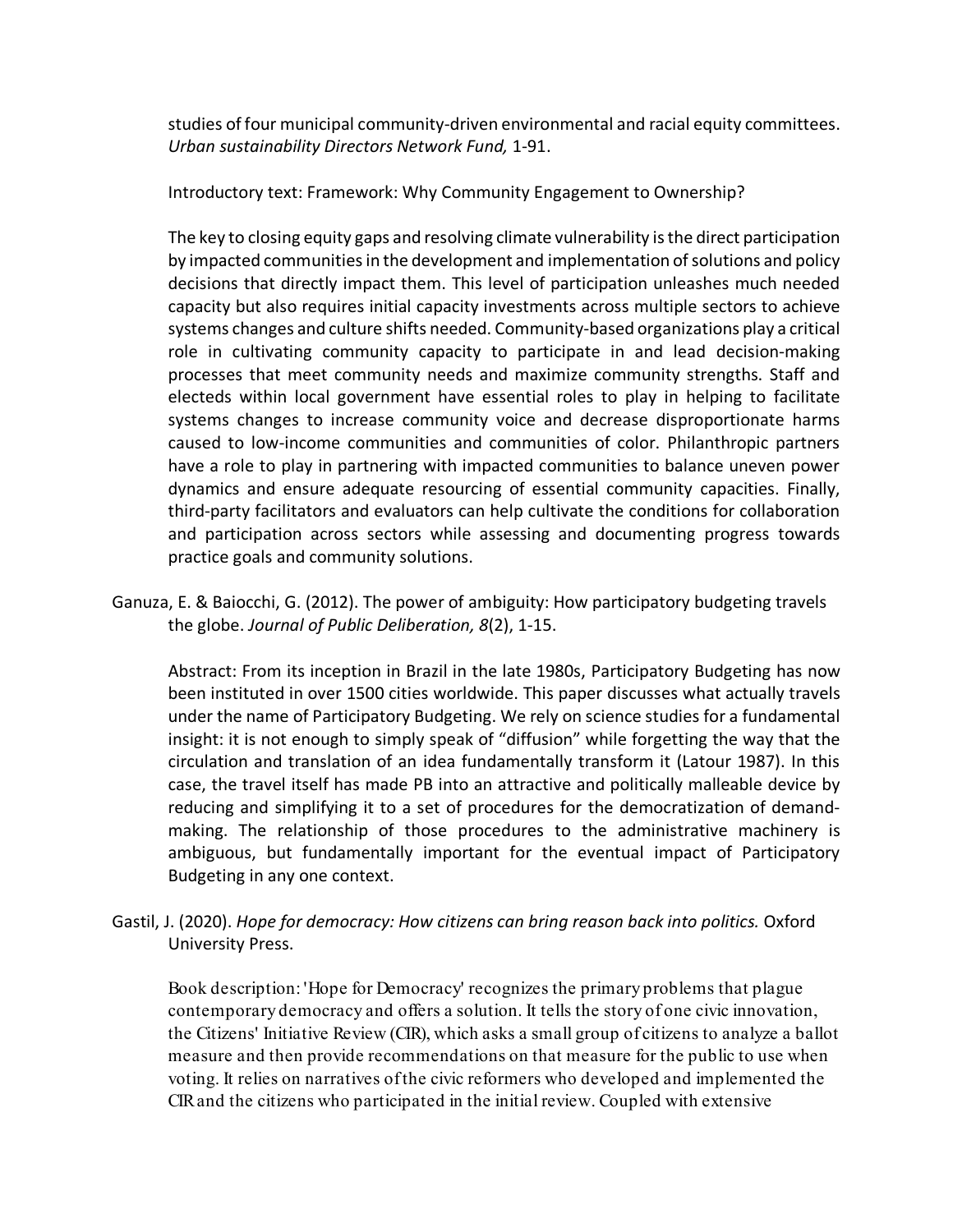research, the text uses these stories to describe how the review came into being and what impacts it has on participants and the public.

Gilman, H. (2016). Engaging citizens: Participatory budgeting and the inclusive governance movement within the United States. *Ash Center for Democratic Governance and Innovation.*

From the editor: This paper provides a brief overview of the genesis of participatory budgeting and its current incarnations in the United States. It situates the participatory budgeting process within a larger context of civic innovation strategies occurring across America. The paper outlines the institutional challenges and proposes assessment criteria to be considered when implementing civic and social innovations such as participatory budgeting.

Gilman, H. (2016). *Democracy reinvented.: Participatory budgeting and civic innovation in America.* Brooking Institution Press.

Book description: *Democracy Reinvented* is the first comprehensive academic treatment of participatory budgeting in the United States, situating it within a broader trend of civic technology and innovation. This global phenomenon, which has been called "revolutionary civics in action" by the New York Times, started in Brazil in 1989 but came to America only in 2009. Participatory budgeting empowers citizens to identify community needs, work with elected officials to craft budget proposals, and vote on how to spend public funds.

*Democracy Reinvented* places participatory budgeting within the larger discussion of the health of U.S. democracy and focuses on the enabling political and institutional conditions. Author and former White House policy adviser Hollie Russon Gilman presents theoretical insights, indepth case studies, and interviews to offer a compelling alternative to the current citizen disaffection and mistrust of government. She offers policy recommendations on how to tap online tools and other technological and civic innovations to promote more inclusive governance.

While most literature tends to focus on institutional changes without solutions, this book suggests practical ways to empower citizens to become change agents. *Democracy Reinvented* also includes a discussion on the challenges and opportunities that come with using digital tools to re-engage citizens in governance.

## Gilman, H. (2016). *Participatory budgeting and civic tech: The revival of citizen engagement*. Georgetown University Press.

Description: In a time when citizens are deeply dissatisfied with the basic institutions and elected officials that govern them, the participatory budgeting movement empowers citizens to get results for pressing community needs. It creates a transparent process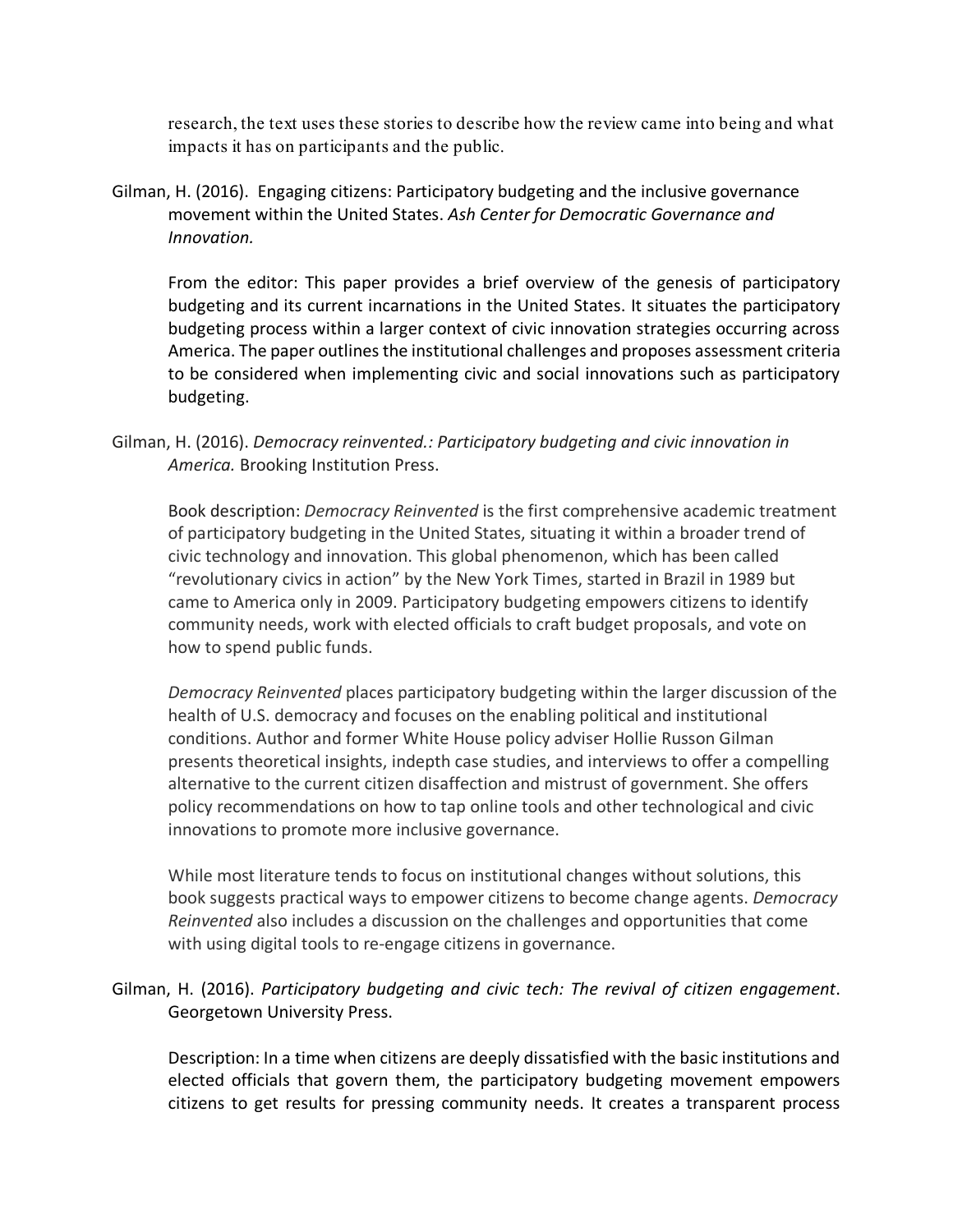where citizens can propose projects through traditional community meetings or use civic technologies to provide input online, work with elected officials to craft budget proposals, and vote on where and how to spend public funds. Unlike other forms of civic engagement, participatory budgeting involves spending real public money on the priorities that the community identifies.

In this brief work, Hollie Russon Gilman explains the history and concepts of participatory budgeting. First used abroad, participatory budgeting has been piloted in Chicago, New York City, Boston, and several other cities across the United States since 2009. She relates participatory budgeting to other forms of civic innovation and proposes ways for new digital tools to increase entry points for civic engagement. This brief and accessible work is an ideal introduction to participatory budgeting for students, scholars, and practitioners.

Goldfrank, B. (2006). Lessons from Latin American experience in participatory budgeting.

Within a relatively short period, from 1990 to 2005, "participatory budgeting" (PB), or orçamento participativo in the original Portuguese, has evolved dramatically. What was once an obscure process of popular participation championed by a few parties on the left in South America as a step towards reinventing socialism has become a "best practice" in the mainstream international development community's toolkit for reducing poverty and practicing good governance. Depending on how strictly one defines PB, it has expanded from about a dozen cities mostly in Brazil to somewhere between 250 and 2,500 locales throughout Latin America alone. The smaller figure would include those cities where PB began as a local government initiative, while the larger figure would include all the municipal governments recently required by national laws to consult civil society organizations on budget priorities, such as Bolivia's 327 municipalities, Nicaragua's 153 municipalities, and Peru's 1,821 districts, 194 provinces, and 25 regions. Whether this diffusion of PB is seen as cause for celebration or cause for alarm should depend on both how PB is interpreted and how it is being implemented in its new environs. Interpretations of PB, especially as practiced in Porto Alegre, the Brazilian city that named and publicized it, abound. Yet studies of how PB is practiced, especially outside of Brazil, are only beginning to emerge. Most importantly, systematic comparisons of the variety of ways in which PB is designed and implemented in practice remain exceptional.

Then later in the introduction: Nonetheless, a few general lessons do emerge. First, national legal mandates for PB have not created widespread local success in encouraging citizen participation, fiscal transparency, and effective municipal government. This is partially because designers of national laws had other goals in mind (possibly in addition to these goals) and partially because of local obstacles, including reluctant mayors or opposition parties, weak fiscal and administrative capacity of municipal governments, and fragmented, conflict-ridden civic associations. Second, despite the foregoing, PB has succeeded along the dimensions listed above in some remarkably diverse locales, from small, poverty-stricken, indigenous, rural villages to major cities with residents of various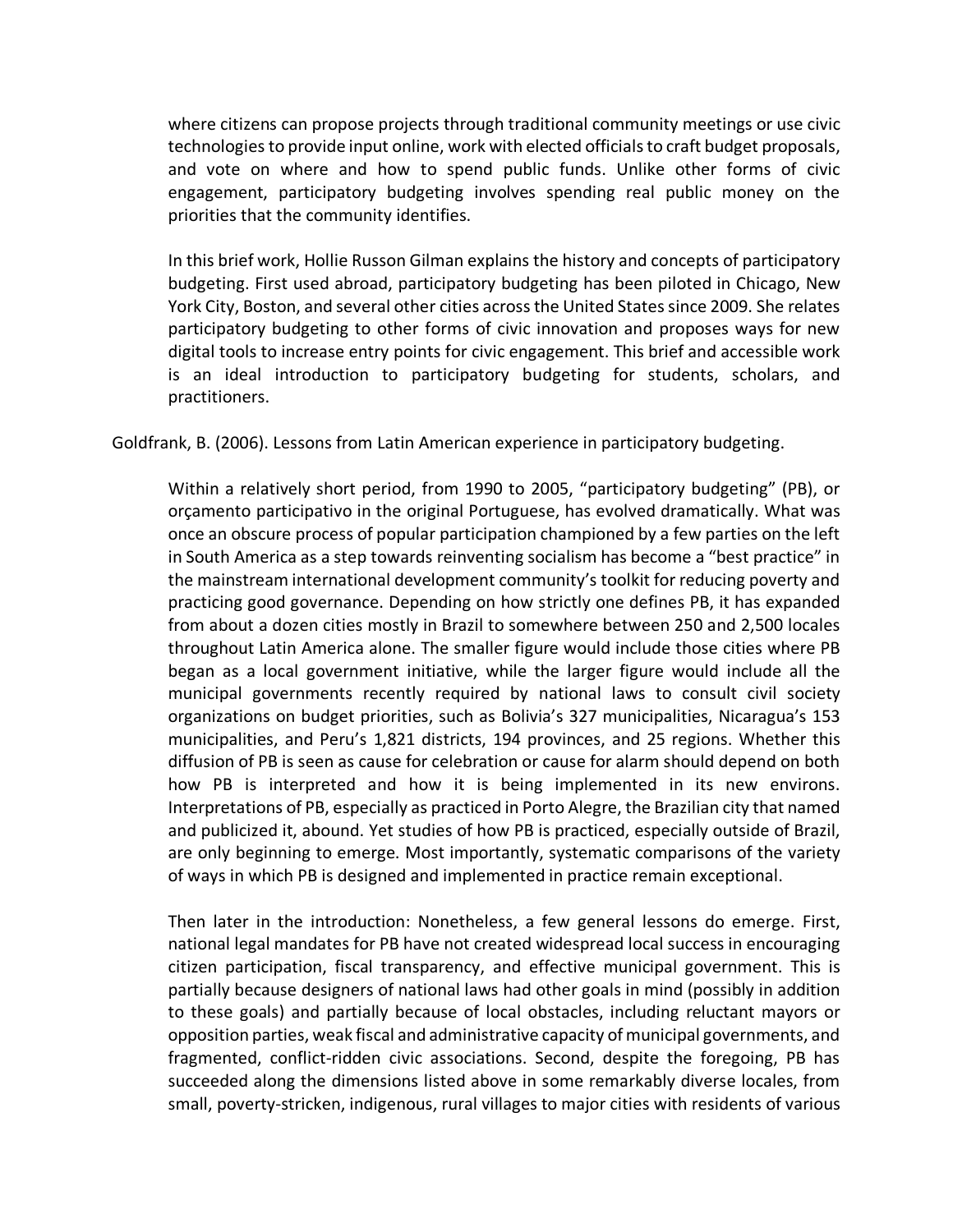ethnic, sectoral, and class identities. While carefully identifying necessary and/or sufficient conditions will require further study, success seems correlated with several factors in varying combinations: the mayor is either indigenous or from a party on the left (or both), opposition from local political elites is weak or non-existent, project funding and/or technical assistance are provided by national or international aid organizations, the municipality has revenues sufficient to make significant investments in public works or programs, and there is a tradition of participation and cooperation within and among local civic associations and/or indigenous customary organizations that has not been destroyed by guerrilla warfare or clientelist politics.

Third, even where PB succeeds on some dimensions, it does not dramatically reduce poverty (especially in terms of income) on its own, which is a key shared goal of all its promoters. For this to occur in the future, fundamental principles of participatory budgeting as originally conceived – transparency, direct participation, redistribution towards the poor – would need to be applied not only to national levels of government but to international policy-making institutions as well, and under conditions similar to those associated with the local success cases. While at first glance these conditions seem unlikely in the near future, one may find countervailing signals in the current wave of leftleaning presidents in much of Latin America, the democratizing pressure from social movements organizing in venues such as the World Social Forum, and the recent moves towards re-thinking on the part of international financial institutions and aid agencies.

Goldfrank, B. (2012). The World Bank and the globalization of participatory budgeting. *Journal of Public Deliberation, 8*, 1-18.

This article addresses the long-standing controversy over the World Bank's role in the promotion of participatory budgeting (PB). Some on the left have celebrated the Bank's funding and advocacy for PB as signifying the legitimacy or mainstream success of the process, while others see the Bank's endorsement of PB as a sign that participatory budgeting is becoming watered down and losing its transformative potential, if it ever had such potential. This debate has mostly been an ideological one, and little research has been done to provide evidence to either side. The article is the first to address what the Bank is doing to promote PB and why. It makes six main points. First, the originators of participatory budgeting, the Workers' Party in Brazil, is not promoting it as strongly as it used to. Second, the World Bank has become the most active promoter of PB (perhaps alongside the United Nations Development Program). Third, within the Bank, some promote PB as part of its fairly standard pro-market agenda, while others share many of the same goals as PB's originators. Fourth, though the Bank has become very important for the diffusion of PB, overall PB remains marginal within the Bank. Fifth, the Bank has little influence over the eventual outcomes of PB in different countries because it has little or no control over many of the factors that affect PB in practice. And sixth, because PB's effects have strong potential to be positive, the Bank's role in promoting PB should be encouraged.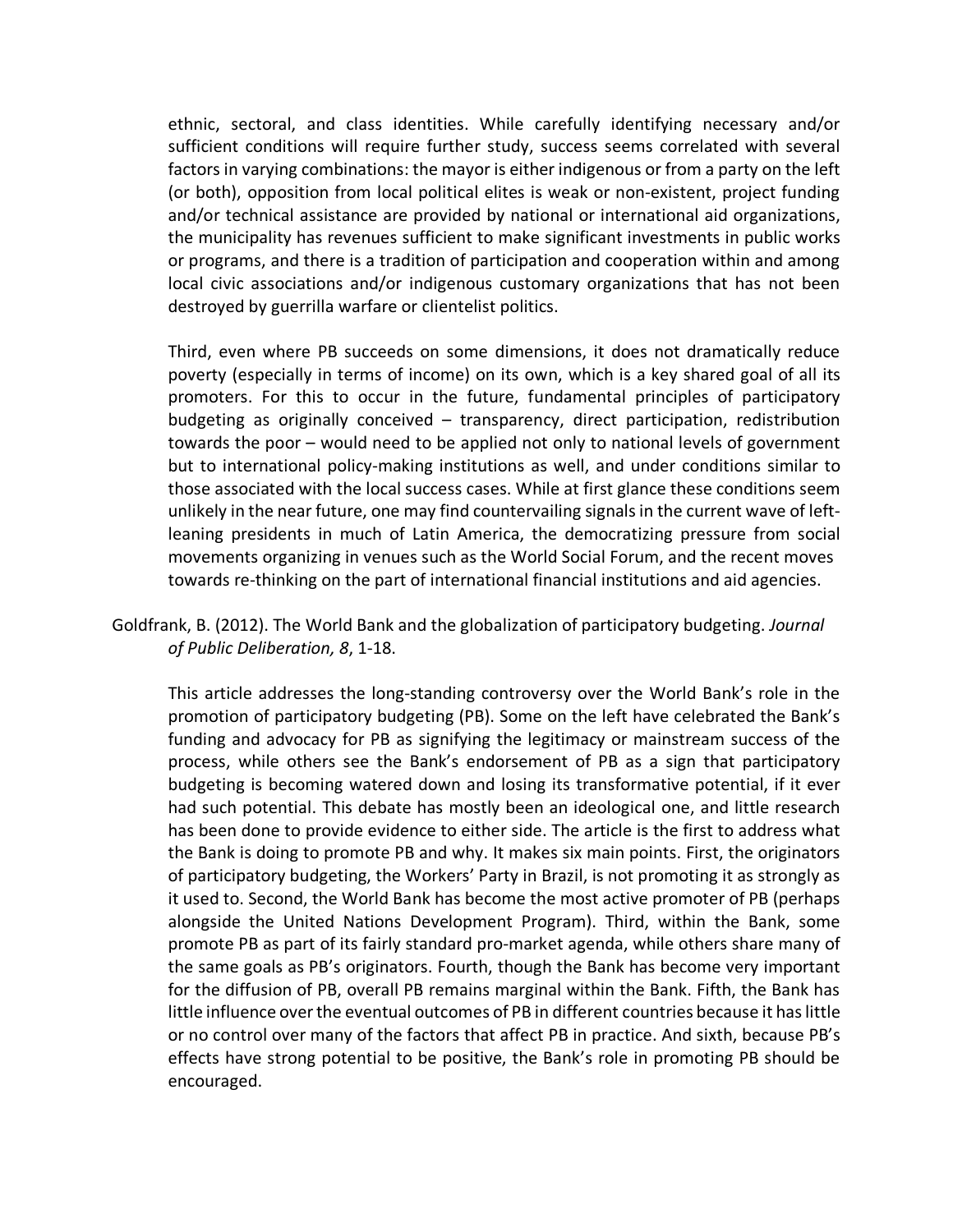Godwin, M. L. (2018). Studying participatory budgeting: Democratic innovation or budgeting tool? *State and local government review, 50,* 132–144.

Participatory budgeting (PB) is increasingly being used by local governments. The first American PB process was in Chicago in 2009 and built upon processes developed in Brazil. The adoption of PB programs in the United States has been closely tied to deliberative democracy and public engagement scholarship. As a result, PB research has benefited from detailed evaluations conducted as the first PB programs were implemented. This review essay also identifies research findings and topics for additional research. Public administration scholars and practitioners can especially contribute to this emerging literature by examining budget outcomes and the perspectives of public sector employees.

Gordon, V., Osgood, J. J. L., & Boden, D. (2016). *Participatory budgeting in the United States: A guide for local governments.* Routledge, Taylor & Francis Group.

Book description: Although citizen engagement is a core public service value, few public administrators receive training on how to share leadership with people outside the government. Participatory Budgeting in the United States serves as a primer for those looking to understand a classic example of participatory governance, engaging local citizens in examining budgetary constraints and priorities before making recommendations to local government. Utilizing case studies and an original set of interviews with community members, elected officials, and city employees, this book provides a rare window onto the participatory budgeting process through the words and experiences of the very individuals involved. The central themes that emerge from these fascinating and detailed cases focus on three core areas: creating the participatory budgeting infrastructure; increasing citizen participation in participatory budgeting; and assessing and increasing the impact of participatory budgeting. This book provides students, local government elected officials, practitioners, and citizens with a comprehensive understanding of participatory budgeting and straightforward guidelines to enhance the process of civic engagement and democratic values in local communities.

Hagelskamp, C., Silliman, R., B. Godfrey, E., & Schleifer, D. (2020). Shifting priorities: Participatory budgeting in New York City is associated with increased investments in schools, street and traffic improvements, and public housing. *New Political Science, 42,* 171–196.

Abstract: In participatory budgeting (PB), residents instead of public officials decide how public money is spent. PB may reveal that residents prioritize different investments than public officials, which could lead to more socially just spending. However, little research has examined whether and how PB shifts spending priorities. This study leverages publicly available records on New York City council districts' capital project allocations over ten years (2009 through 2018), comparing spending within and across PB and non-PB districts. Multi-level regression models show that, on average, when council districts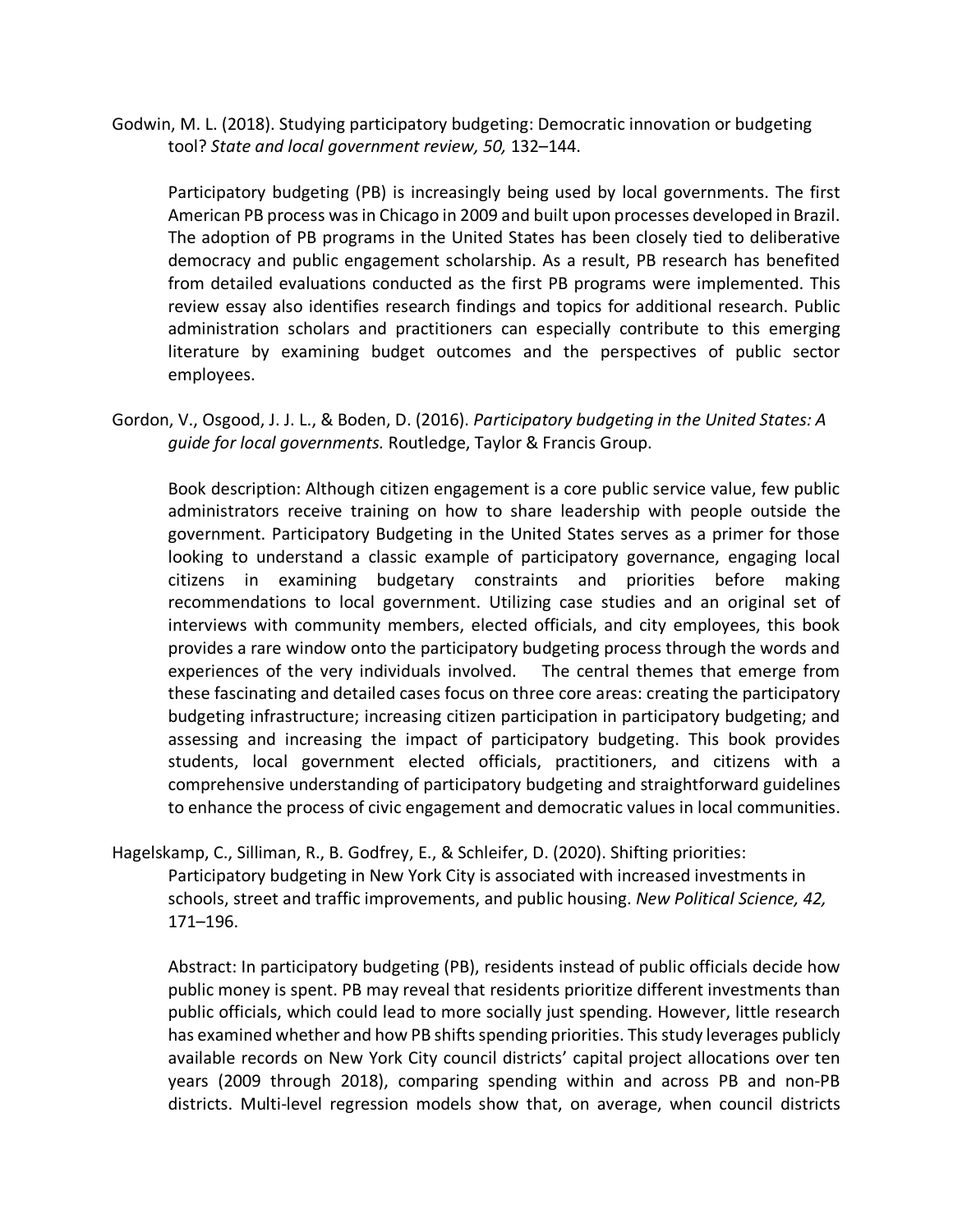adopted PB, greater proportions of their discretionary capital budgets were allocated to schools, streets and traffic improvements, and public housing. PB was associated with decreases in spending on parks and recreation projects and housing preservation and development projects. The article shows that priorities shift when residents are directly involved in budgeting. Implications for equity and community well-being, and directions for future research are discussed.

Hagelskamp, Rinehart, Siliman & Schleifer (2016). *Public spending, by the people: Participatory budgeting in the Unites States and Canada in 2014-15*. Public Agenda.

Evaluation report. From the executive summary: A total of 46 jurisdictions across 13 cities in the U.S. and Canada undertook PB between July 2014 and June 2015.1 During that time, public officials allocated nearly US\$50 million to PB projects.2 Over 70,000 residents participated and more than 350 projects won public funding. Only six years earlier, just one council ward in Chicago and a large public housing community in Toronto were doing PB.

This report provides an unprecedented summary of key facts and figures of the 2014–15 PB cycle in the U.S. and Canada. It highlights the size and scope of PB in 2014–15 and illustrates substantial variability in how communities implemented and participated in PB. With this publication, we seek to inform and significantly further ongoing debates about and practices of PB in the U.S. and Canada.

Hagelskamp, C., Schleifer, D., Rinehart, C., & Silliman, R. (2018). Participatory budgeting: Could it diminish health disparities in the United States? *Journal of Urban Health: Bulletin of the New York Academy of Medicine*, *95*, 766–771.

Abstract: Participatory budgeting (PB)—a democratic process where ordinary residents decide directly how to spend part of a public budget—has gained impressive momentum in US municipalities, spreading from one pilot project in Chicago's 49thward in 2009 to 50 active PB processes across 14 cities in 2016–2017. Over 93,600 US residents voted in a PB process in 2015– 2016, deciding over a total of about \$49.5 million and funding 264 projects intended to improve their communities. The vast majority of US PB processes take place in large urban centers (e.g., New York City, Chicago, Seattle, Boston), but PB has also recently spread to some smaller cities and towns [1]. Figure 1 illustrates the growth of PB processes in the USA, and within New York City and Chicago council districts specifically. PB constitutes a rare form of public engagement in that it typically comprises several distinct stages that encourage residents to participate from project idea collection to project implementation (see Fig. 2). The decisive public vote in US PB is practically binding as elected officials commit to implementing the public decision at the outset of the process. Moreover, all current PB processes in the USA have expanded voting rights to residents under 18 years old and to non-citizens. Under President Obama, the White House recognized PB as a model for open governance. Participatory Budgeting Project, a nonprofit organization that advocates for PB, won the 2014 Brown Democracy Medal,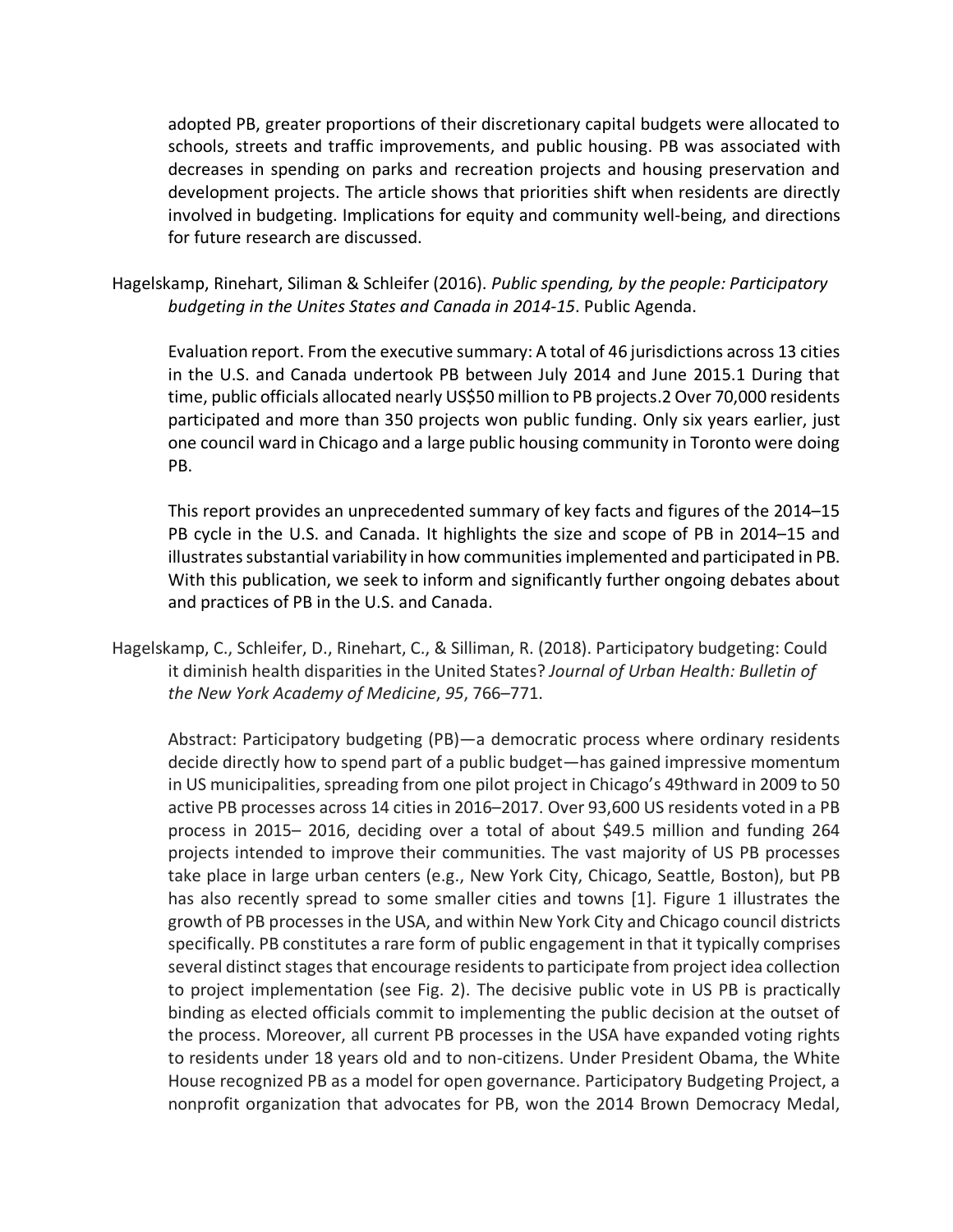which recognizes the best work being done to advance democracy in the USA and internationally. PB has been lauded for its potential to energize local democracy, contribute to more equitable public spending and help reduce inequality [2, 3]. Social justice goals have been explicit in US PB from the start. Grassroots advocates, technical assistance providers, and many elected officials who have adopted it emphasize that PB must focus on engaging underrepresented and marginalized communities [2, 4, 5]. PB steering committees have specified equity and inclusiveness goals in PB rule books [6, 7]. The most conclusive research so far on PB's potential to reduce social inequalities, however, comes from Brazil, where PB started in 1989. In Brazil, PB has been associated with a reduction in extreme work with other community members—have a different impact on individuals than participation at the voting stage only. As the former offer residents more sustained engagement opportunities, they should have more impact on psychological empowerment. Finally, empowerment theory suggests that individual health benefits in municipalities that regularly implement PB might go beyond effects on the most engaged participants to greater well-being for residents generally, by means of living in this politically more empowering context [11].

Harnecker, M. (1999). El presupuesto participativo en Porto Alegre: Delegando poder el la gente.

From the description: El Presupuesto Participativo, teoría y práctica, se hace en cada página más claro, más vivo, gana movimiento, emociona. Al intervenir con sus preguntas en los momentos exactos, la autora cambia el rumbo del discurso político, ayuda a disipar dudas, estimula la imaginación de los actores, concentra el debate sobre lo fundamental. El Presupuesto Participativo se hace transparente y deja ver lo que hay de fascinante e innovador en su desafío. Eso en todos los azimutes: decisión política, participación, problemas humanos, cuestiones administrativas, sociales, ideológicas, etcétera.

Holdo, M. (2020). Contestation in participatory budgeting: Spaces, boundaries, and agency. *American Behavioral Scientist, 64*, 1348–1365.

Abstract: Local political leaders as well as international organizations have embraced participatory budgeting in response to problems of political exclusion and citizens' dissatisfaction with representative democracy. This article provides a framework to highlight important aspects of the politics of participation. The framework allows scholars to explore how factors external to spaces of participation interact with aspects of participation within them. The framework conceptualizes participatory budgeting as political spaces, whose boundaries are shaped by ideologies, interests, and patterns of social exclusion. In dynamic spaces, such boundaries are constantly renegotiated and contestation helps maintain their openness. In static spaces, by contrast, predefined boundaries are imposed on participants who may accept or reject them. Empirical examples of participatory budgeting illustrate the usefulness of this framework. The article ends by discussing key avenues for further research.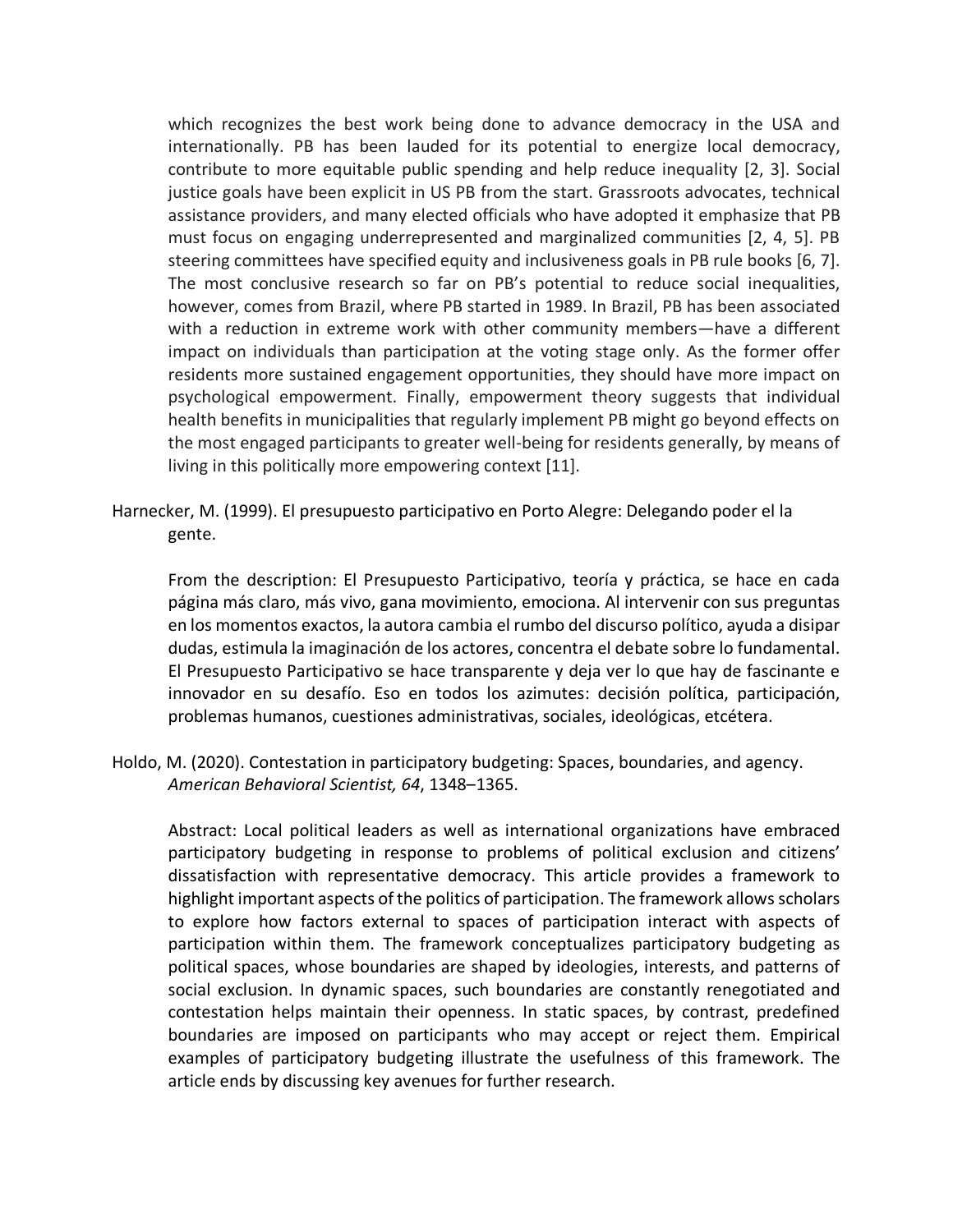- Innes, J. E. & Booher, D. E. Reframing public participation: Strategies for the  $21<sup>st</sup>$  century. *Planning Theory & Practice, 4*, 419-436.
- Israel, B. A., Schulz, A. J., Parker, E. A., & Becker, A. B. (1998). Review of community-based research: Assessing partnership approaches to improve public health. *Annual Review of Public Health, 19,* 173-202.

Abstract: Community-based research in public health focuses on social, structural, and physical environmental inequities through active involvement of community members, organizational representatives, and researchers in all aspects of the research process. Partners contribute their expertise to enhance understanding of a given phenomenon and to integrate the knowledge gained with action to benefit the community involved. This review provides a synthesis of key principles of community-based research, examines its place within the context of different scientific paradigms, discusses rationales for its use, and explores major challenges and facilitating factors and their implications for conducting effective community-based research aimed at improving the public's health.

Jabola-Carolus, I., Elliot-Negri, L., Jasper, J. M., Malbacher, J., Weisskircher, M. & Zhelnina, A. (2018). Strategic interaction sequences, The institutionalization of participatory budgeting in New York City. *Social Movement Studies, 19*, 640-656.

Abstract: This article makes the case that legally required participation methods in the US not only do not meet most basic goals for public participation, but they are also counterproductive, causing anger and mistrust. Both theory and practice are dominated by ambivalence about the idea of participation itself. Both struggle with dilemmas that make the problems seem insoluble, such as the conflict between the individual and collective interest or between the ideal of democracy and the reality that many voices are never heard. Cases are used to draw on an emerging set of practices of collaborative public engagement from around the world to demonstrate how alternative methods can better meet public participation goals and how they make moot most of the dilemmas of more conventional practice. Research shows that collaborative participation can solve complex, contentious problems such as budget decision making and create an improved climate for future action when bitter disputes divide a community. Authentic dialogue, networks and institutional capacity are the key elements. The authors propose that participation should be understood as a multi-way set of interactions among citizens and other players who together produce outcomes. Next steps involve developing an alternative practice framework, creating forums and arenas, adapting agency decision processes, and providing training and financial support.

Kasdan, A., & Markman, E. (2017). Participatory budgeting and community-based research: principles, practices, and implications for impact validity. *New Political Science, 39*, 143– 155.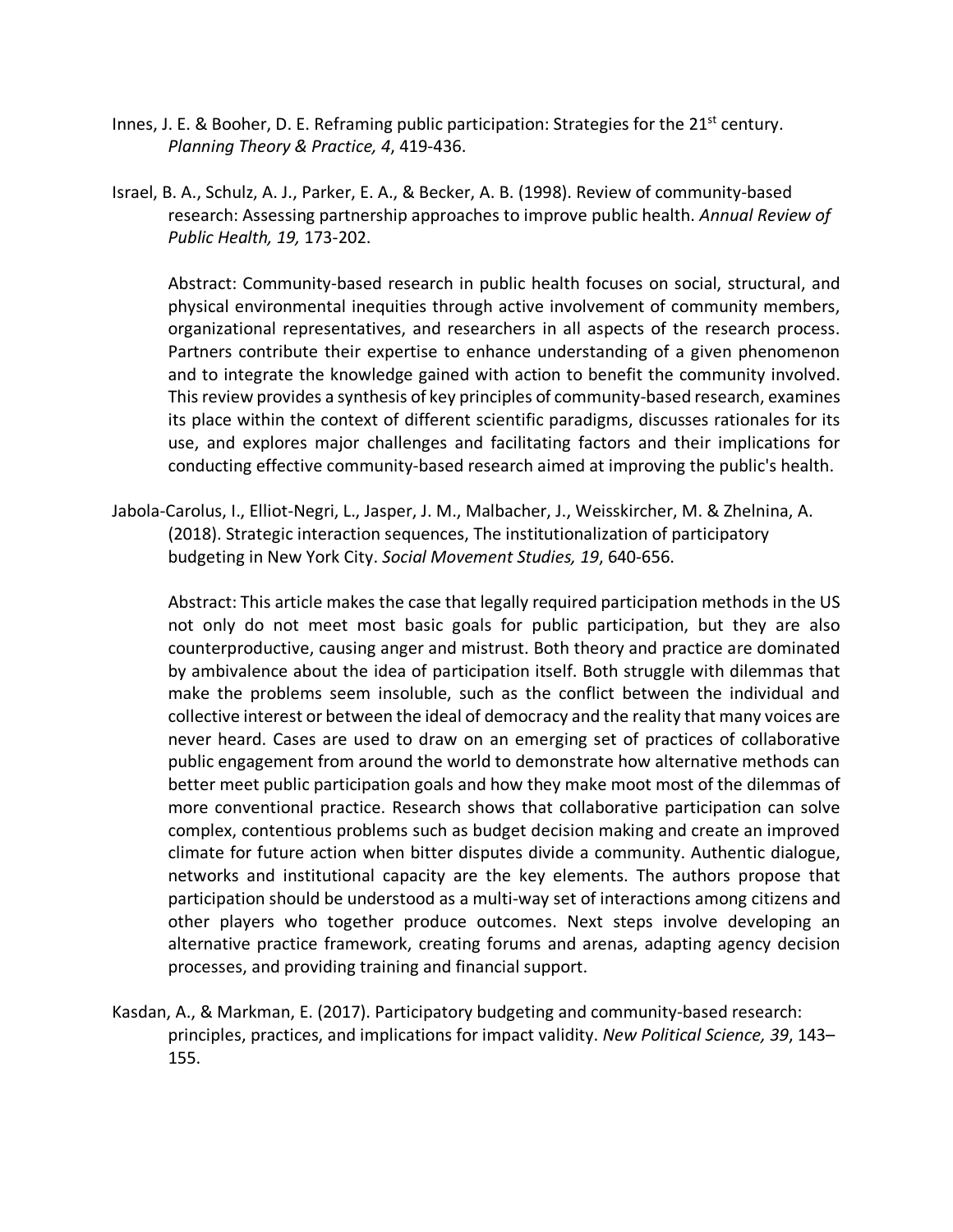Abstract: Research and evaluation is an integral part of the Participatory Budgeting (PB) process. Since PB in New York City (PBNYC) is designed to be a democratic and community-based initiative that is grounded in the values of equity and inclusion, it is important that the research and evaluation methods used to study the process and its participants adhere to the same principles. For the past five years, a team of communitybased researchers, academics, and PB participants have designed research questions and instruments, implemented data collection, analyzed and shared data with PB participants and practitioners, and issued reports to the wider public. Like PB, the research design is rooted in the communities where PB is operating. The research is not intended to sit on a shelf but is actively used by participants and practitioners to help reflect on the process, improve deliberation in decision-making, and strengthen the process and outcomes of PB. This article will discuss Participatory Action Research principles used by the Community Development Project of the Urban Justice Center, explore the applicability of these principles to the Participatory Budgeting research context, and explain how these practices have helped to deepen and improve the process and outcomes of PBNYC.

Koonings, K. (2004). Strengthening citizenship in Brazil's democracy: Local participatory governance in Porto Alegre. *Bulletin of Laton American Research, 21,* 79-99.

Abstract: In Latin America, and particularly Brazil, inequality and social exclusion continue to plague the quality of democracy despite two decades of transition and consolidation. Still, in Brazil, the Workers' Party has been remarkably successful over the past decade, explicitly addressing the problem of social exclusion and 'incomplete citizenship'. This paper provides an analysis of the case of Porto Alegre covering the four Workers' Party municipal administrations from 1989 to the present in order to assess the significance of social incorporation and citizenship for the quality of democracy in Brazil. The paper discusses some conceptual notions that are relevant for the question of democracy in Brazil, particularly the role of citizenship and civil society in 'deepening' democracy. Then the paper goes into the evolution and dynamics of Porto Alegre's system of 'participatory budgeting'. The paper's assessment of this experience with respect to its performance, depth and robustness shows that 'participatory budgeting' has had positive effects with respect to the provision of public goods services, the quality of governance, and citizens' participation in what is seen as a new 'public space' shared by the local state and grass roots organizations. The paper concludes by relating the case experience to the question of citizenship, civil society and democracy and by reflecting upon its wider implications for the current and future quality of democracy in Brazil.

Krenjova, J., & Raudla, R. (2013). Participatory budgeting at the local level: Challenges and opportunities for new democracies.

Abstract: The main goals of this paper are to examine the existing models of participatory budgeting (PB), to match the various models to different constellations of contextual variables and to investigate the applicability of PB in the new democracies in Central and Eastern Europe (CEE). First, the article gives an overview of the different (Western)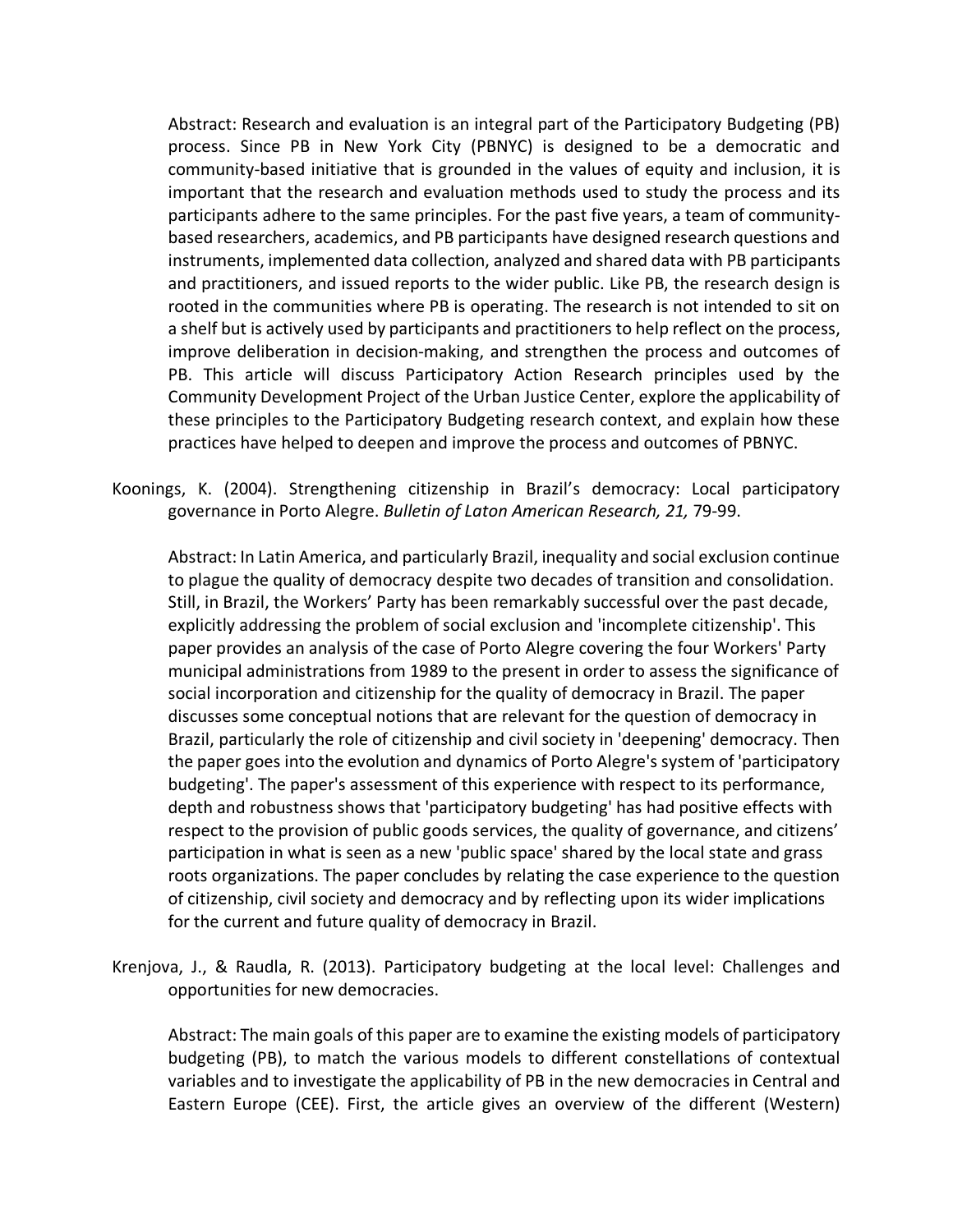European PB models put forth in the existing literature (Porto Alegre adapted for Europe, proximity participation, consultation on public finance, multistakeholder participation, and community participatory budgeting) and outlines the main environmental variables (financial autonomy, political culture, the size, heterogeneity and prosperity of the local government (LG) units) that are likely to influence the applicability and feasibility of PB in different LGs. As a second step, the paper analyses the links between different PB models and the environmental variables: it examines under which conditions each of the PB models would be applicable and advisable. As a third step, the article discusses the applicability of different PB models in the new democracies in the CEE region. As the analysis shows, limited financial autonomy of the local governments and the prevailing political culture (combined with weak civil society) are likely to constitute the main challenges to implementing PB in CEE countries, especially if the implementation of the Porto Alegre model is considered. At the same time, PB could be used to encourage the development of participatory culture in the region and to foster genuine decentralisation.

Lerner, J. (2011). Building community agreement around tough budget decisions. *National Civic Review,* 30-35.

Intro text, middle headlines, outro: In Chicago's Rogers Park neighborhood, April 10, 2010, was a day of reckoning. Over the past year, dozens of community members had been organizing an experiment in democracy—ordinary residents were going to decide directly how to spend city budget dollars. Not just give their opinions, but actually make decisions. The organizers showed up early in the morning to the large school cafeteria that was hosting the final public vote. No one knew, though, if people would really turn out…Reinventing democracy in Brazil…From Porto Alegre to the world…Putting democracy on the menu in Chicago: If citizens have enough time, information, and support, they will make good budget decisions. And if elected officials agree to carry out these decisions, people will turn out and come together. By giving up some power, Alderman Moore gained more public support, recently winning reelection with 72 percent of the vote. Several other Chicago aldermen have also pledged to implement PB, and politicians from New York to California are considering launching their own initiatives. With enough political will, a new kind of grassroots democracy may be sprouting up.

Lerner, J. (2016). The people's budget. *Stanford Social Innovation Review.* (Book review of Hollie Russon Gilman's Democracy Reinvented: Participatory budgeting and civic innovation in America)

Summary: Review of Hollie Russon Gilman's Democracy Reinvented: Participatory budgeting and civic innovation in America. Mostly agreeing with book, wishes there was more evidence in the US context provided to back up the conclusions. Lerner's biggest critique is that Gilman seems to think technology will drive civic engagement instead of deliberate organizing on the left.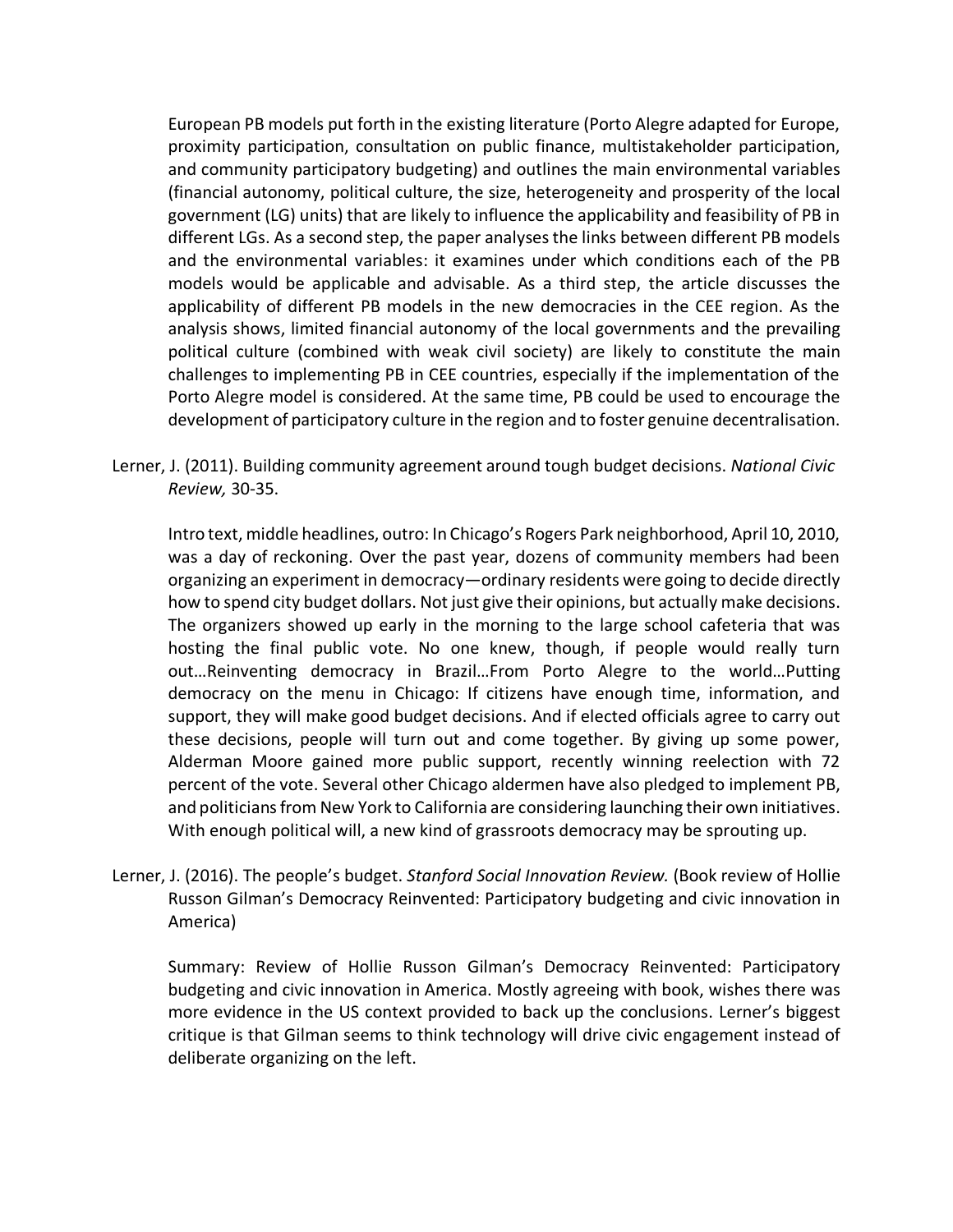Lerner, J. (2017). Conclusion: Time for participatory budgeting to grow up. *New Political Science*, 39, 156–160.

Abstract: Only a few years ago, participatory budgeting (PB) in the US was in its infancy, a tiny experiment in democracy. After a five-year growth spurt, PB has entered its awkward adolescence, full of bold achievements, flashes of potential, and some stumbles. PBNYC's innovation has raised new questions for participatory democracy, as the contributors to this special issue highlight. In this article, I lift up the key impacts and challenges that they discuss, and their practical implications. I argue that for PBNYC and other PB processes to grow up, city leaders need to invest in equity, expand project eligibility and funding, and scale PB up to the city level.

Lerner, J., & Secondo, D. (2012). By the people, for the people: Participatory budgeting from the bottom up in North America. *Journal of Public Deliberation, 8*, 1-9.

Abstract: In the pilot year of Participatory Budgeting in New York City, around 8,000 people decided how to spend almost \$6 million across four city districts. After years advocating for participatory budgeting (PB) in the US, our organization - The Participatory Budgeting Project (PBP) - served as lead technical assistance partner. In this article, we share some of the lessons learned from our work in New York and other North American cities. Two main concerns have haunted PB in the US (and elsewhere) - that it will only attract the "usual suspects" and that it will merely be a token effort. We argue for tackling these challenges by crafting PB around four key principles - strategic funds, grassroots leaders, accessible design, and targeted outreach. Through this bottom-up approach, PB can better achieve its potential to transform democracy and build social justice - in North America and beyond.

Lerner, J. & Van Wagner, E. (2006). Participatory budgeting in Canada: Democratic innovations in strategic spaces. *Transnational Institute; unedited chapter in forthcoming book "Progressive Cities" edited by Daniel Chavez and Einaar Braathen.* 

Research and evaluation is an integral part of the Participatory Budgeting (PB) process. Since PB in New York City (PBNYC) is designed to be a democratic and communitybased initiative that is grounded in the values of equity and inclusion, it is important that the research and evaluation methods used to study the process and its participants adhere to the same principles. For the past five years, a team of community-based researchers, academics, and PB participants have designed research questions and instruments, implemented data collection, analyzed and shared data with PB participants and practitioners, and issued reports to the wider public. Like PB, the research design is rooted in the communities where PB is operating. The research is not intended to sit on a shelf but is actively used by participants and practitioners to help reflect on the process, improve deliberation in decision-making, and strengthen the process and outcomes of PB. This article will discuss Participatory Action Research principles used by the Community Development Project of the Urban Justice Center,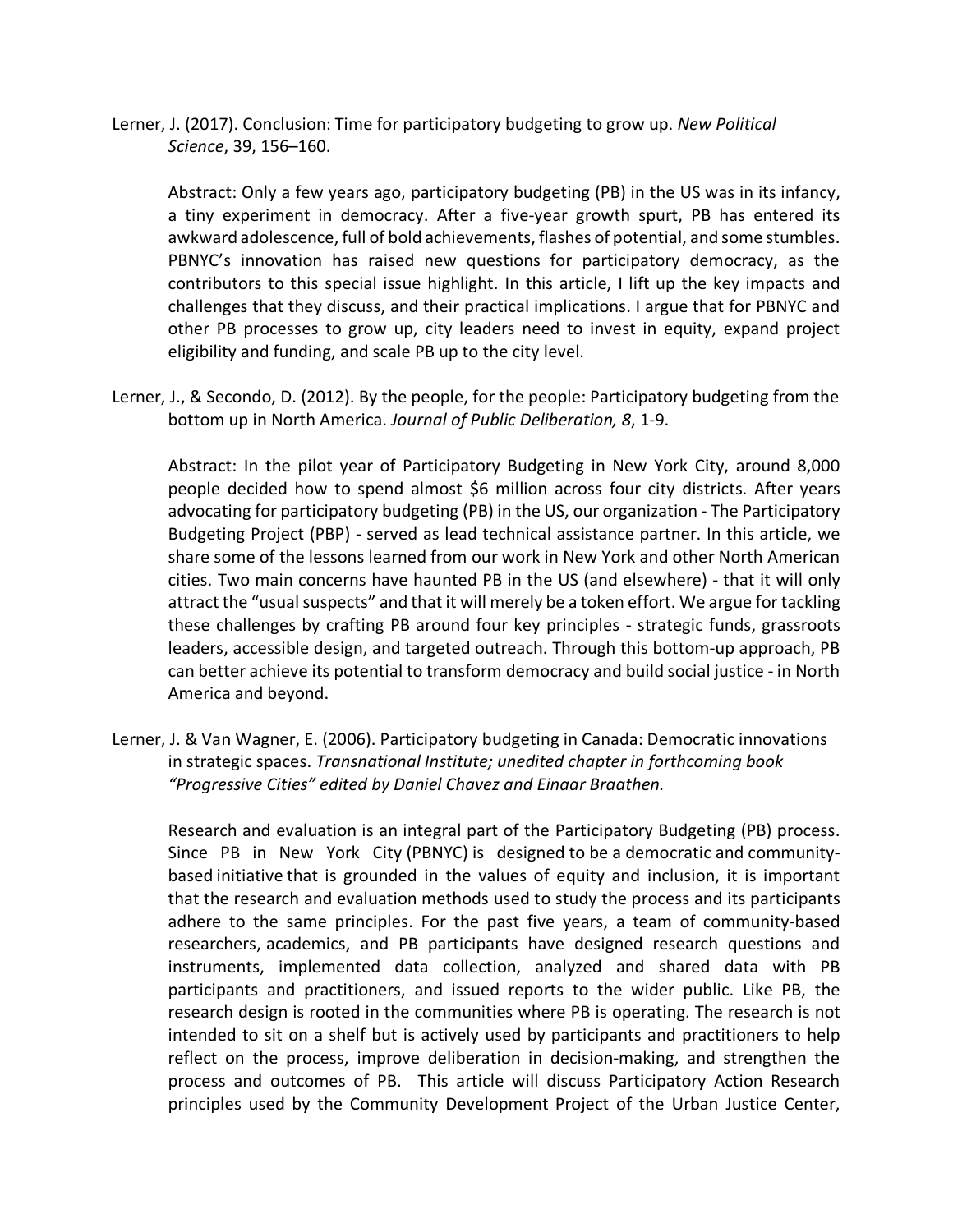explore the applicability of these principles to the Participatory Budgeting research context, and explain how these practices have helped to deepen and improve the process and outcomes of PBNYC.

Marquetti, A., Schonerwald da Silva, C. E., & Campbell, A. (2012). Participatory economic democracy in action: Participatory budgeting in Porto Alegre, 1989–2004. *Review of Radical Political Economics, 44,* 62–81

Abstract: This paper is a case study of a particularly important and well known experiment in participatory economic democracy, participatory budgeting (PB) in Porto Alegre under the Workers' Party. Its intention is to draw both positive and negative lessons from this experience. There are three fundamental parts to the paper. The first part sets the frame for understanding this experiment by reviewing several relevant considerations of participatory democracy in general, and then describing the institutional structure of Porto Alegre's PB. The second part is an empirical investigation for this case of three central issues in participatory economic democracy: participation, the nature of choices, and the resulting redistribution. A third part considers a number of limitations of the PB process as it occurred in Porto Alegre from the perspective of economic democracy.

Malinowski, M. (2014). *The mystery in school finances: Discovering answers in communitybased budgeting.* Rowman & Littlefield.

Book description: There are critical roles in the budget process for the Superintendent, Finance Officer, and internal and external stakeholders. The superintendent functions similar to a Chief Executive Officer; they are the main go-between for the board of directors and the district. Providing a vision for the school district as a whole is critical, as well as working to ensure community engagement provides a comprehensive 360-degree perspective – which in turn drives the budget process to ensure it reflects the community served. School budgets, regardless of geography, follow state procedures for both development and final approval. These perfunctory tasks include putting a budget on display for viewing – receipt of public comment and a vote. What this book seeks to provide are ideas for incorporating ongoing community discussion and dialogue on the budget process. This book additionally provides insight and information unto the budget process that drives all school decisions.

Malinowski, M. J., & Davis, D. G. (2011). Taking another path: Community-based budgeting. *School Business Affairs, 77*, 10-12.

Abstract: Given the current economic constraints facing the country, school districts in the U.S. have been pushed to develop annual budgets through a new lens and to accept the reality that budget adoption is a complex, political process. Whether a school district is rich or poor, growing or declining in enrollment, serving a specialized population or relying primarily on state or local revenue, there seems to be general public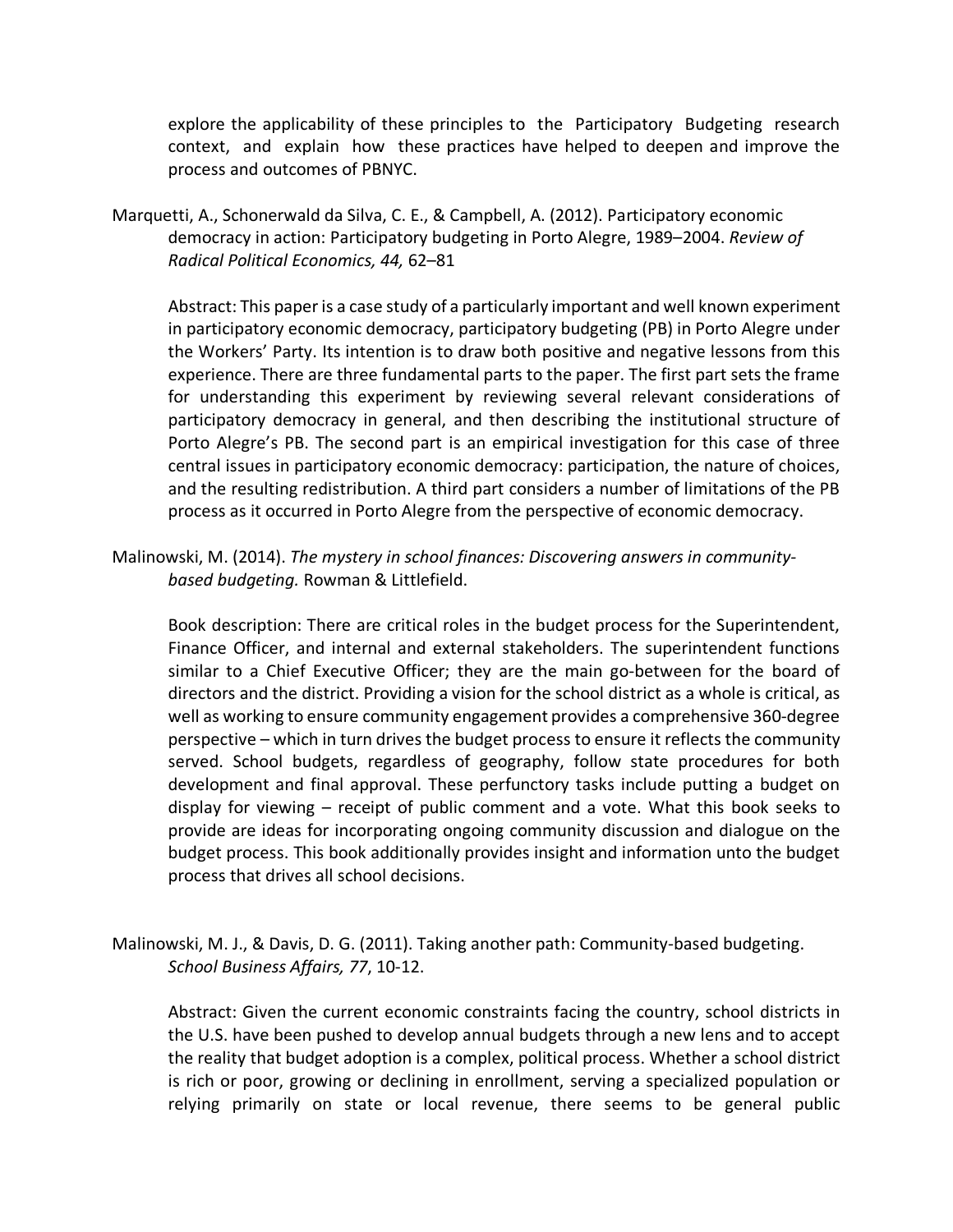dissatisfaction with the school district budget process. During the past budget year, the School District of Cheltenham Township ventured down a different path to final budget adoption. Of utmost importance was what Stephen Covey, in his book "The 7 Habits of Highly Effective People," labeled "Habit 2: Begin with the End in Mind." For the School District of Cheltenham Township, the "end" was to develop a budget that supported a school system according to the district motto--Where Excellence Begins with Education- and valued the unique programs in academics, arts, and athletics. The end also needed to be accomplished through community collaboration. In this article, the authors describe how the school district designed the budgeting process.

Maniscalo, C. S. & Maniscalo, P. M. (2000). Budget 101: Introduction to the budget process for non-financial managers. *Emergency Medical Services,* 1-9.

Introduction: Ugh! Not the budget again! How many times have we heard this muttered under ones breath when requested to participate in the development or modification of our organizations budget? But this does not have to be the instinctive response when confronted with budgets. Budgets are not as intimidating as they seem.

Morgan, D. F., Robinson, K. S., Strachota, D., & Hough, James. A. (2015). *Budgeting for local governments and communities.* M.E. Sharpe, Inc.

Description: This text is designed to serve as a primary textbook for a course in public budgeting and finance in public administration. The textbook features sections devoted to general concepts of local public budgeting, revenues and budgeting, expenditure formats for decision and control, and executive priorities, budget adoption, and implementation. The authors have paid special attention to integrating theory and practice throughout, covering budgeting as a central political activity and the legal, historical, and moral foundations of budgeting.

Pape, M., & Lerner, J. (2016). Budgeting for equity: How can participatory budgeting advance equity in the United States? *Journal of Public Deliberation, 12,* 1-15.

Participatory budgeting (PB) has expanded dramatically in the United States (US) from a pilot process in Chicago's 49th ward in 2009 to over 50 processes in a dozen cities in 2015. Over this period, scholars, practitioners, and advocates have made two distinct but related claims about its impacts: that it can revitalize democracy and advance equity. In practice, however, achieving the latter has often proven challenging. Based on interviews with PB practitioners from across the US, we argue that an equity-driven model of PB is not simply about improving the quality of deliberation or reducing barriers to participation. While both of these factors are critically important, we identify three additional challenges: 1) Unclear Goals: how to clearly define and operationalize equity, 2) Participant Motivations: how to overcome the agendas of individual budget delegates, and 3) Limiting Structures: how to reconfigure the overarching budgetary and bureaucratic constraints that limit PB's contribution to broader change. We suggest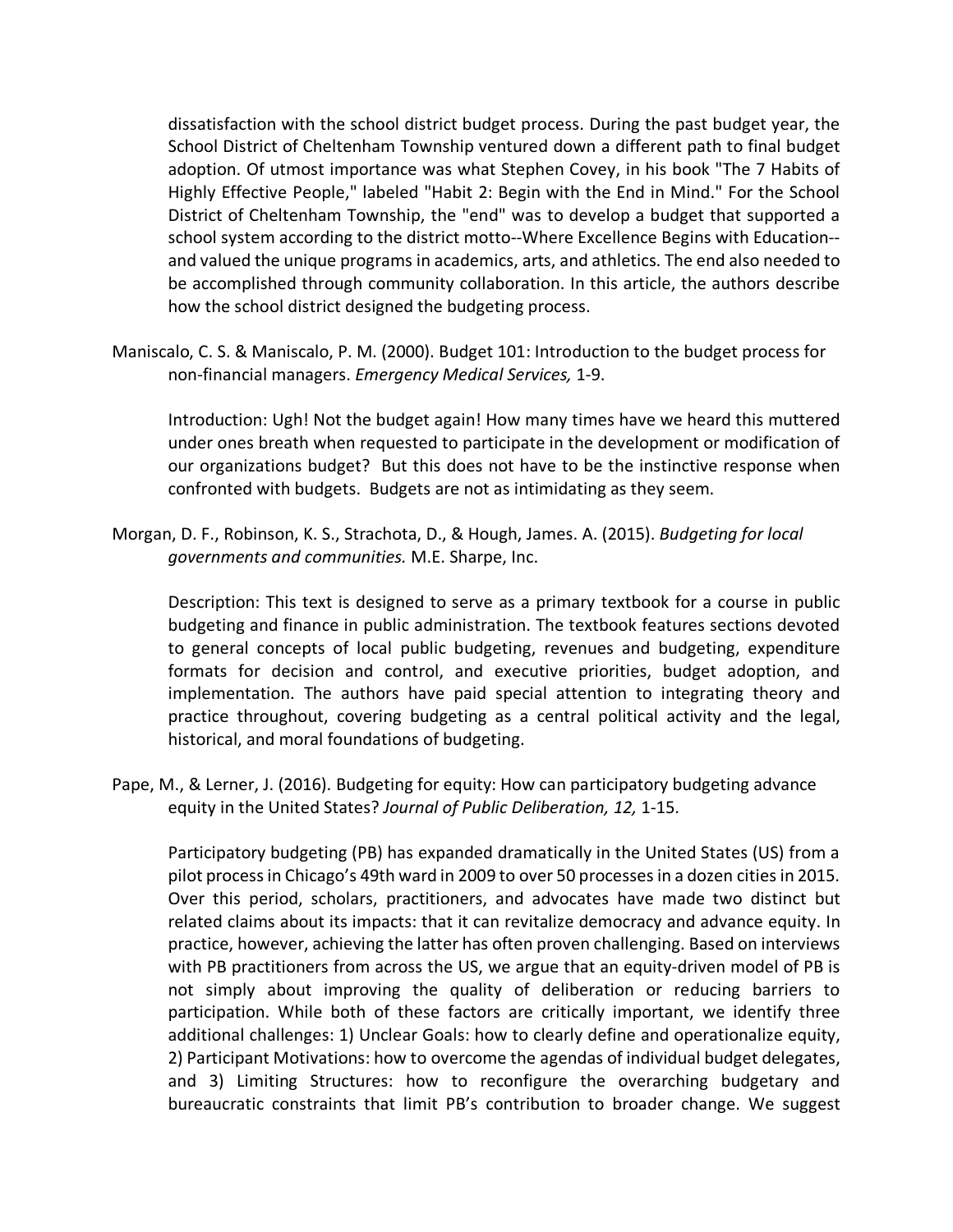practical interventions for each of these challenges, including stronger political leadership, extending idea collection beyond the initial brainstorming phase, increasing opportunities for interaction between PB participants and their non-participating neighbors, expanding the scope of PB processes, and building stronger linkages between PB and other forms of political action.

Pape, M., & Lim, C. (2019). Beyond the "usual suspects"? Reimagining democracy with participatory budgeting in Chicago. *Sociological Forum, 34,* 861-882.

This article examines whether democratic innovations in the United States attract citizens who are typically underrepresented within existing political institutions. We focus on participatory budgeting, an intervention where residents decide how to allocate a particular pot of public money. Taking "PB Chicago" as our case study, we use survey and interview data to examine whether organizers realized their stated goal of involving residents other than the "usual suspects." We find that residents who voted in PB Chicago were more often white, college educated, and from higher-income households relative to both the local population and politically active residents in Chicago. While these residents were not necessarily the most active across other stages of the PB Chicago process, we find little evidence that lower socioeconomic status and minority residents were accessing the civic learning and empowerment gains associated with participatory forms of democracy. Outreach made the process more inclusive but was insufficient to overcome several important structural constraints. Of particular note, the needs and interests of less privileged residents were not met by the narrow capital works focus of PB Chicago. We suggest that when implemented under such conditions, participatory budgeting risks deepening existing political and social inequalities.

Peck, J. & Theodore, N. (2015). *Fast Policy: Experimental Statecraft at the Thresholds of Neoliberalism.* University of Minnesota Press*.* 

Book description: Fast Policy is the first systematic treatment of this phenomenon, one that compares processes of policy development across two rapidly moving fields that emerged in the Global South and have quickly been adopted world wide–conditional cash transfers (a social policy program that conditions payments on behavioral compliance) and participatory budgeting (a form of citizen-centric urban governance). Jamie Peck and Nik Theodore critically analyze the growing transnational connectivity between policymaking arenas and modes of policy development, assessing the implications of these developments for contemporary policymaking. Emphasizing that policy models do not simply travel intact from sites of invention to sites of emulation, they problematize fast policy as a phenomenon that is real and consequential yet prone to misrepresentation.

Petite, W. (2020). The promise and limitations of participatory budgeting. *Canadian Public Administration, 63,* 522-527.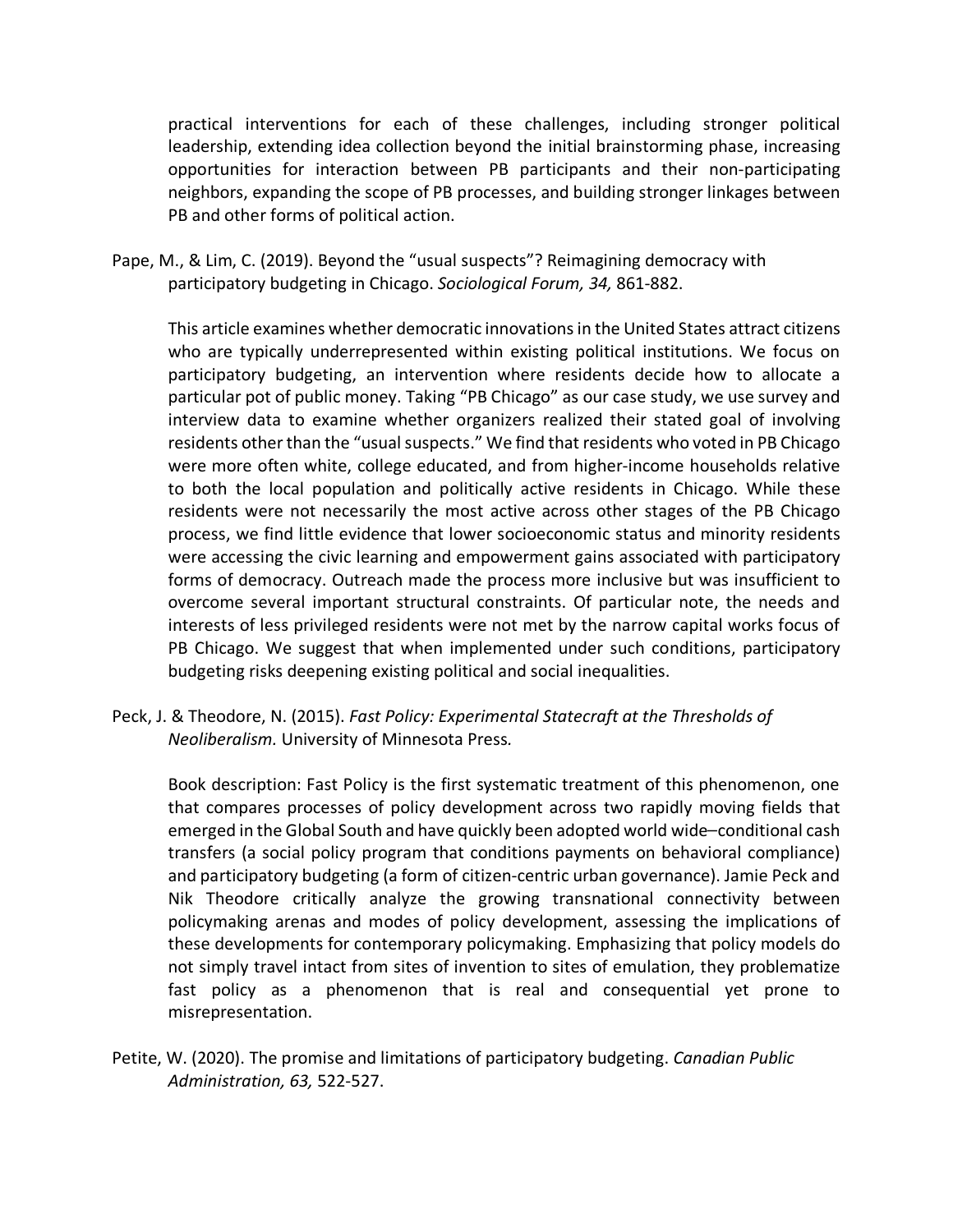Introductory text: Once heralded a "new terrain" for the assembly of a "participatory public" (Avritzer 2006; Wampler and Avritzer 2004) and a form of "revolutionary civics" (Sangha 2012), participatory budgeting has developed a strong foothold as a public engagement technique used by various levels of government, primarily at the municipal level.

Pinnington, E., Lerner, J., & Schugurensky, D. (2009). Participatory budgeting in North America: The case of Guelph, Canada. *Journal of Public Budgeting, Accounting & Financial Management, 21,* 454–483.

In 1989, the Brazilian city of Porto Alegre initiated a model of budget participation known internationally as "participatory budgeting." In this process of diagnosis, deliberation and decision-making, city residents directly decide how to allocate part of a public budget, typically at the level of municipal government. During the past two decades, hundreds of cities in Latin America, Europe, Asia, and Africa have adapted this model of participatory democracy to their own contexts. In this article, we explore one of the first Canadian experiments of participatory budgeting. In Guelph, Ontario, a civil society organization called the Neighbourhood Support Coalition uses participatory budgeting to allocate of public and private funds. We discuss the Canadian context for this experiment, as well as the history and evolution of participatory budgeting in Guelph. Based on four years of interviews, ethnographic observation, and primary and secondary literature, we identify several lessons learned through the Guelph process, as well as the conditions that have enabled its development and posed challenges for its success.

Rubin, I. (Ed.). (1988). *New Directions in Budget Theory.* State University of New York Press.

This collection is the first book-length work in many years to provide new theoretical direction to budget theory. Written by several of the most respected people in budgeting, including Allen Schick, Naomi Caiden, and Lance LeLoup, it explores such current topics as the scope of budgeting, the degree and source of variation in budgeting, and changes in budgeting process over time. New Directions will help to build a framework that is less confining than incrementalism, and will stimulate and guide future research. Some of the essays deal with the implications of looking at budgeting from a multi-year perspective, and the importance of allocating sources other than money (such as personnel ceilings); others pose questions about what a budget theory should look like, and how many budget theories are needed.

Secondo, D & Lerner, J. (2011). Our money, our decision: Participatory budgeting takes root in New York City. *Social Policy,* 22-25.

Intro text: Participatory Budgeting was launched in October 2011 in New York City (PBNYC)-the largest PB process in the US. A joint initiative of four New York City Council Members and dozens of organizations, it allows New Yorkers across the city to decide directly how to spend millions of taxpayer dollars. By bringing together diverse partners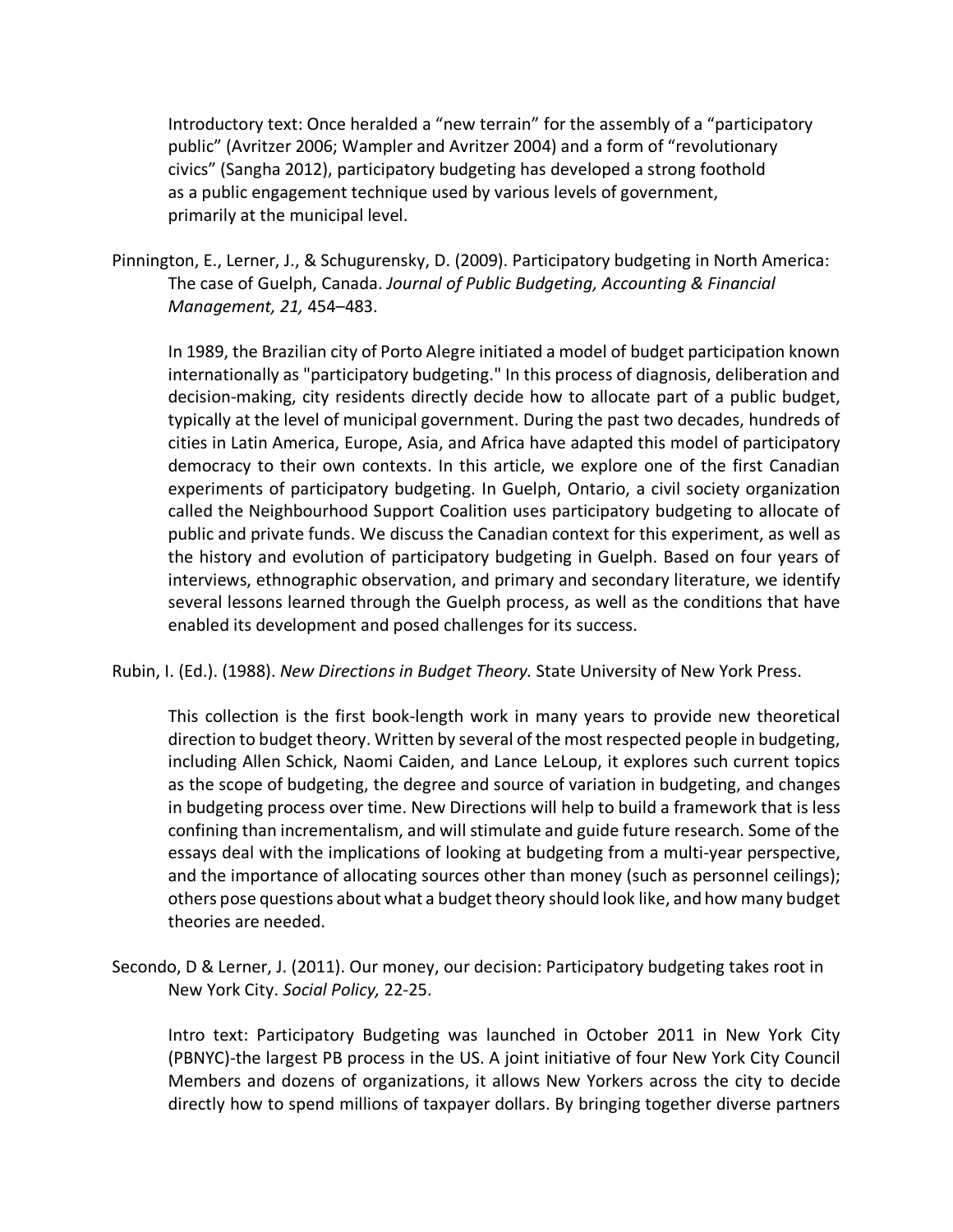to design and implement the participatory process, PBNYC has emerged as a model for bottom-up, community-based governance. And by coordinating this work across four council districts, it shows how to scale up local democratic processes, while still maintaining community control.

Shah, A. (Ed.). (2007). *Participatory Budgeting*. The World Bank.

From the editor: This series represents a response to several independent evaluations in recent years that have argued that development practitioners and policy makers dealing with public sector reforms in developing countries and, indeed, anyone with a concern for effective public governance could benefit from a synthesis of newer perspectives on public sector reforms. This series distills current wisdom and presents tools of analysis for improving the efficiency, equity, and efficacy of the public sector. Leading public policy experts and practitioners have contributed to this series.

The first 14 volumes in this series, listed below, are concerned with public sector accountability for prudent fiscal management; efficiency, equity, and integrity in public service provision; safeguards for the protection of the poor, women, minorities, and other disadvantaged groups; ways of strengthening institutional arrangements for voice, choice, and exit; means of ensuring public financial accountability for integrity and results; methods of evaluating public sector programs, fiscal federalism, and local finances; international practices in local governance; and a framework for responsive and accountable governance.

Fiscal Management Public Services Delivery Public Expenditure Analysis Local Governance in Industrial Countries Local Governance in Developing **Countries** Intergovernmental Fiscal Transfers: Principles and Practice Participatory Budgeting Budgeting and Budgetary Institutions Local Budgeting Local Public Financial Management Performance Accountability and Combating Corruption Tools for Public Sector Evaluations Macrofederalism and Local Finances Citizen-Centered Governance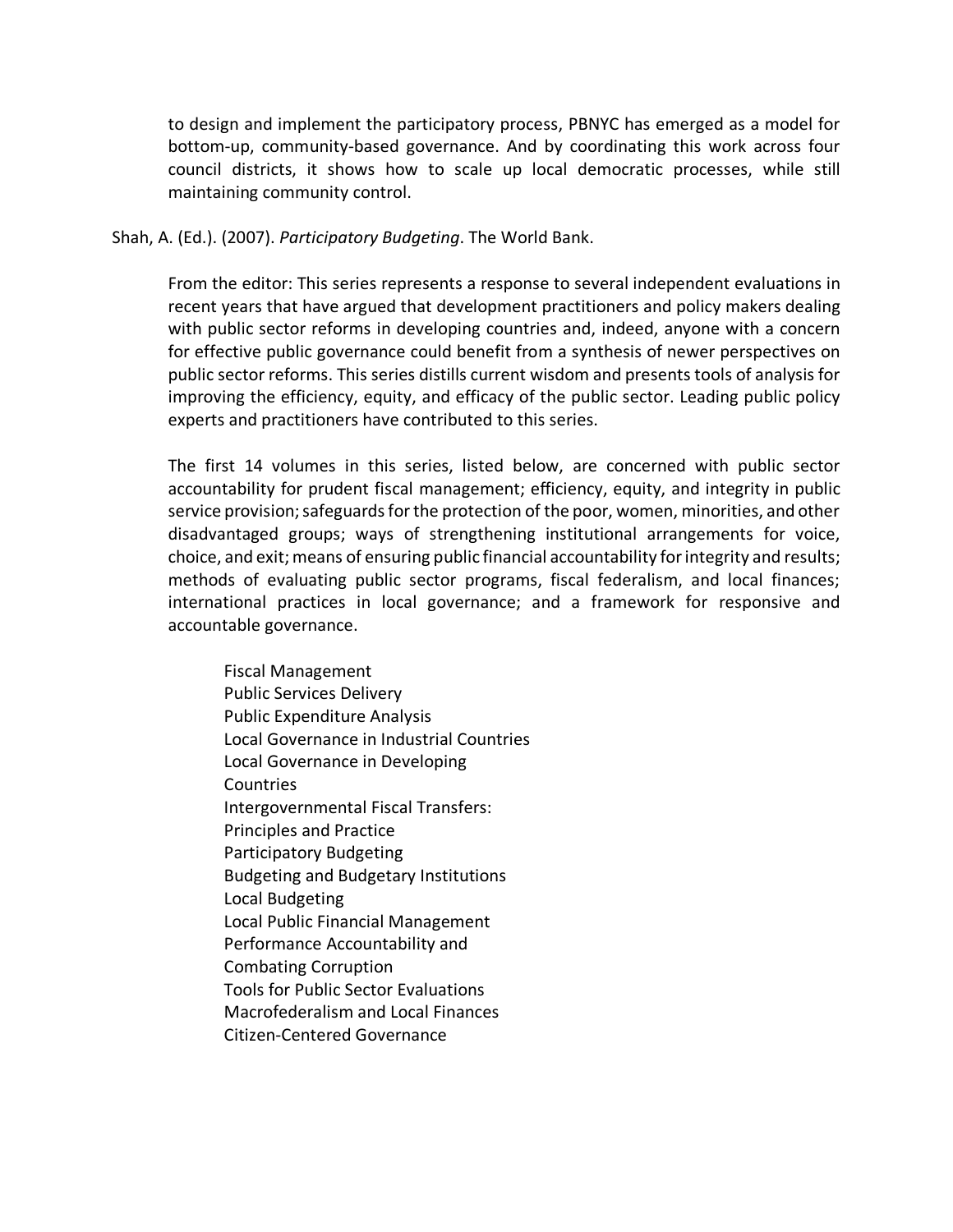Shybalkina, I., & Bifulco, R. (2019). Does participatory budgeting change the share of public funding to low income neighborhoods? Participatory budgeting and the distribution of resources. *Public Budgeting & Finance, 39*, 45–66.

Abstract: Using a newly compiled dataset, we measure the effects of participatory budgeting on the allocation of capital funding among areas of different income levels within New York City council districts. A difference-in-differences design compares changes in the allocation of funding in adopting districts before and after the adoption of participatory budgeting to changes over the same period among a control group consisting of later adopters. On average, adopting districts increase funding in the next to the lowest income census tracts more than the control group, but participatory budgeting does not redirect funds to the lowest income census tracts.

Sintomer, Y., Herzberg, C., & Röcke, A. (2008). Participatory budgeting in Europe: Potentials and challenges. *International Journal of Urban and Regional Research, 32*, 164-178.

The 'transfer' of participatory budgeting from Brazil to Europe has been a highly differentiated process. In Porto Alegre, this innovative methodology enabled democratization and social justice to be articulated. In Europe, participatory budgeting relies on multiple procedures, and it is therefore necessary to give a clear methodological definition of it so that cases can be coherently compared and ideal-types constructed to understand the variety of concrete experiments. The six ideal-types we propose (Porto Alegre adapted for Europe; representation of organized interests; community funds at the local and city level; the public/private negotiating table; consultation on public finances; proximity participation) show striking differences that are highly influenced by existing participatory traditions. It is, above all, with the models Porto Alegre adapted for Europe and community funds that an 'empowered participatory governance' can develop and that a fourth power, beyond the three classical ones, is developing — that of the citizenry when it directly (or through delegates) assumes a decision-making power. However, other models have their strengths, too, for example with regard to the reform of public administration which is a critical aspect in the search for 'another possible world'.

Sobanjo, B. A. (2016). Strengthening participatory democracy through participatory budgeting. *Walden Dissertations and Doctoral Studies.*

Although participatory budgeting (PB) was introduced in Sub-Saharan Africa in 2005, it has yet to be widely adopted. While PB has great potential to enhance citizen participation in the democratic process, little academic research has focused on the utility of PB as a mechanism for citizen empowerment in the region. The purpose of this case study was to gain further understanding of the role of civil society in educating and empowering the citizens of Ijede LCDA in Lagos State, Nigeria to participate effectively in budgetary decision-making processes. The data were gathered from 15 semi-structured, one-on-one interviews of purposefully selected participants that included adult citizens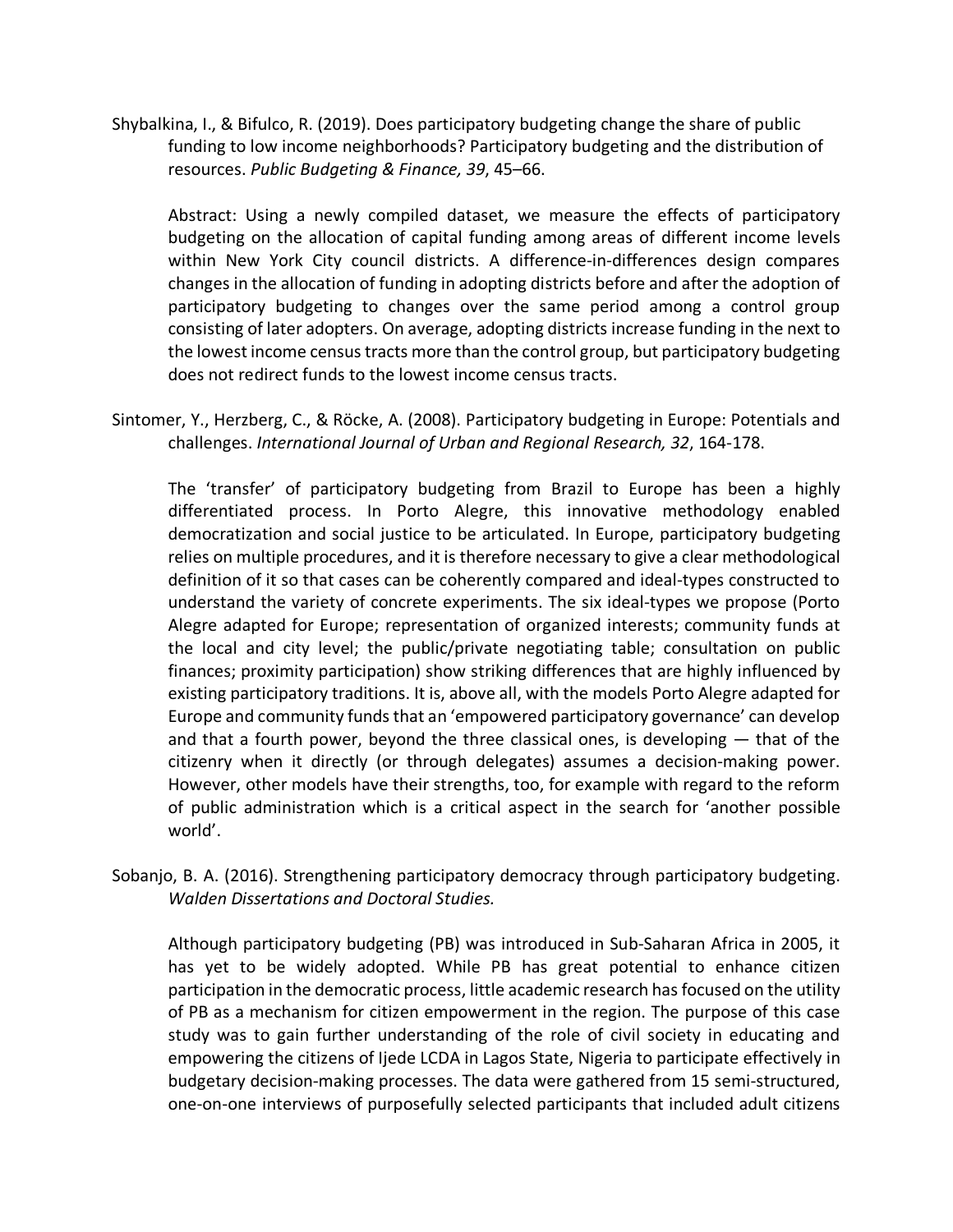of Ijede, government officials, politicians, and representatives of non-governmental organizations (NGOs) connected to the budget process, two follow-up focus groups with participants, and analysis of government budgetary documents. Using Avritzer's theory of participatory institutions as the foundation, the study explored stakeholder perceptions of how citizens can be effectively educated and empowered to participate in the PB process. The data revealed the fragility of PB when local government officials suspended the process because other financial demands were considered more expedient than PB, a situation made possible in the absence of a legal framework institutionalizing the process. Another major theme uncovered is that PB must engage community-based organizations to be effective. Positive social change in the form of enhanced citizen participation in the political process can come about in Nigeria if PB is implemented under an institutionalized legal framework that guarantees sustainability.

Stewart, L. M., Miller, S. A., Hildreth, R. W., & Wright-Phillips, M. V. (2014). Participatory budgeting in the United States: A preliminary analysis of Chicago's 49th ward experiment. *New Political Science, 36,* 193–218.

Abstract: This paper presents a preliminary analysis of the first participatory budgeting experiment in the United States, in Chicago's 49th Ward. There are two avenues of inquiry: First, does participatory budgeting result in different budgetary priorities than standard practices? Second, do projects meet normative social justice outcomes? It is clear that allowing citizens to determine municipal budget projects results in very different outcomes than standard procedures. Importantly, citizens in the 49th Ward consistently choose projects that the research literature classifies as low priority. The results are mixed, however, when it comes to social justice outcomes. While there is no clear pattern in which projects are located only in affluent sections of the ward, there is evidence of geographic clustering. Select areas are awarded projects like community gardens, dog parks, and playgrounds, while others are limited to street resurfacing, sidewalk repairs, bike racks, and bike lanes. Based on our findings, we offer suggestions for future programmatic changes.

Su, C. (2016). Re-engaging the disenfranchised: Participatory budgeting in the United States; Review of democracy reinvented: Participatory budgeting and civic innovation in America, Brookings Institution Press, 2016. *National Civic Review*, 105, 23–28.

Intro text: Corin Mills, a young man from New York City, was not always confident in his ability to complete long-term projects, let alone attend college. He had dropped out of high school and served a brief jail sentence. Then, through an organization called Getting Out Staying Out, Mills became involved in participatory budgeting (PB)—a process in which community members, rather than elected officials, allocate public funds. Mills vetted project ideas pitched by his neighbors, and helped to develop a proposal for a mobile laptop lab to be shared by nine public schools. When his proposal won \$450,000, Mills built upon his new skills and accomplishment to apply to and attend college; he even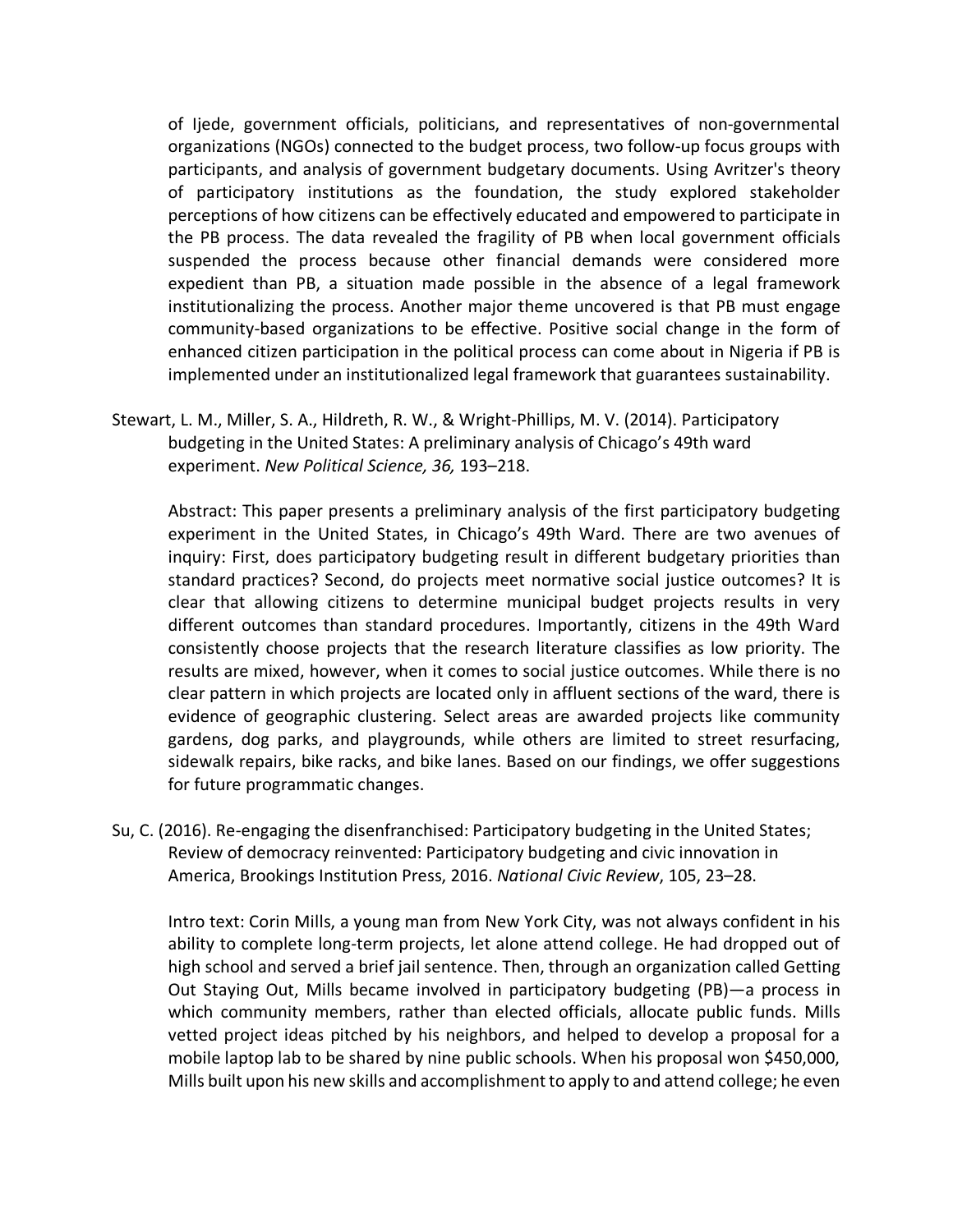launched a successful scholarship crowdfunding campaign that movingly related his struggles.

Su, C. (2017). Beyond inclusion: Critical race theory and participatory budgeting. *New Political Science, 39*, 126-142.

Critical Race Theory (CRT) researchers maintain that mainstream liberal discourses of neutrality and colorblindness inherently reify existing patterns of inequality, and that privileging the voices of people of color and the marginalized is essential to addressing issues of equity and equality. Participatory budgeting (PB) aims, too, to include the voices of the marginalized in substantive policy-making. Through a CRT lens, I examine the ways in which the New York City PB process has thus far worked to simultaneously disrupt and maintain racial hierarchies. I pay particular attention to how social constructions of the "good project" shape the discourses around community priorities and winning projects especially in the areas of security/policing and education. While the New York PB process has successfully reached out to and effectively enfranchised traditionally marginalized constituents, including communities of color, its current focus on districts and the voting phase, alongside limited work on critical praxis, limits the extent to which these newly enfranchised constituents can problematize larger funding formulas and criteria in public budgets.

Su, C. (2017). From Porto Alegre to New York City: Participatory budgeting and democracy. *New Political Science, 39*, 67-75.

Because of its popularity, there is now a large literature examining how participatory budgeting (PB) deepens participation by the poor and redistributes resources. Closer examinations of recent cases of PB can help us to better understand the political configurations in which these new participatory democratic spaces are embedded, and articulate the conditions that might lead to more meaningful outcomes. Who participates? For whose benefit? The articles in this symposium, on participatory budgeting in New York City (PBNYC), highlight both strengths and challenges of the largest American PB process. They focus less on redistribution, more on the dimensions of the process itself and of PBNYC's successful social inclusion, new dynamics between participants and local politicians, and the subtleties of institutionalization. The symposium also reminds us, however, that contestations over meaningful participation are on-going, and that of all of PBNYC's multiple goals, equity has proven to be the most elusive.

Swaner, R. (2017). Trust matters: Enhancing government legitimacy through participatory budgeting. *New Political Science, 39,* 95-108.

Legitimacy is a problem of contemporary governance. Communities lack trust in elected officials—in their effectiveness, fairness, and representation of the public interest. Participatory budgeting (PB)—a set of democratic processes where residents determine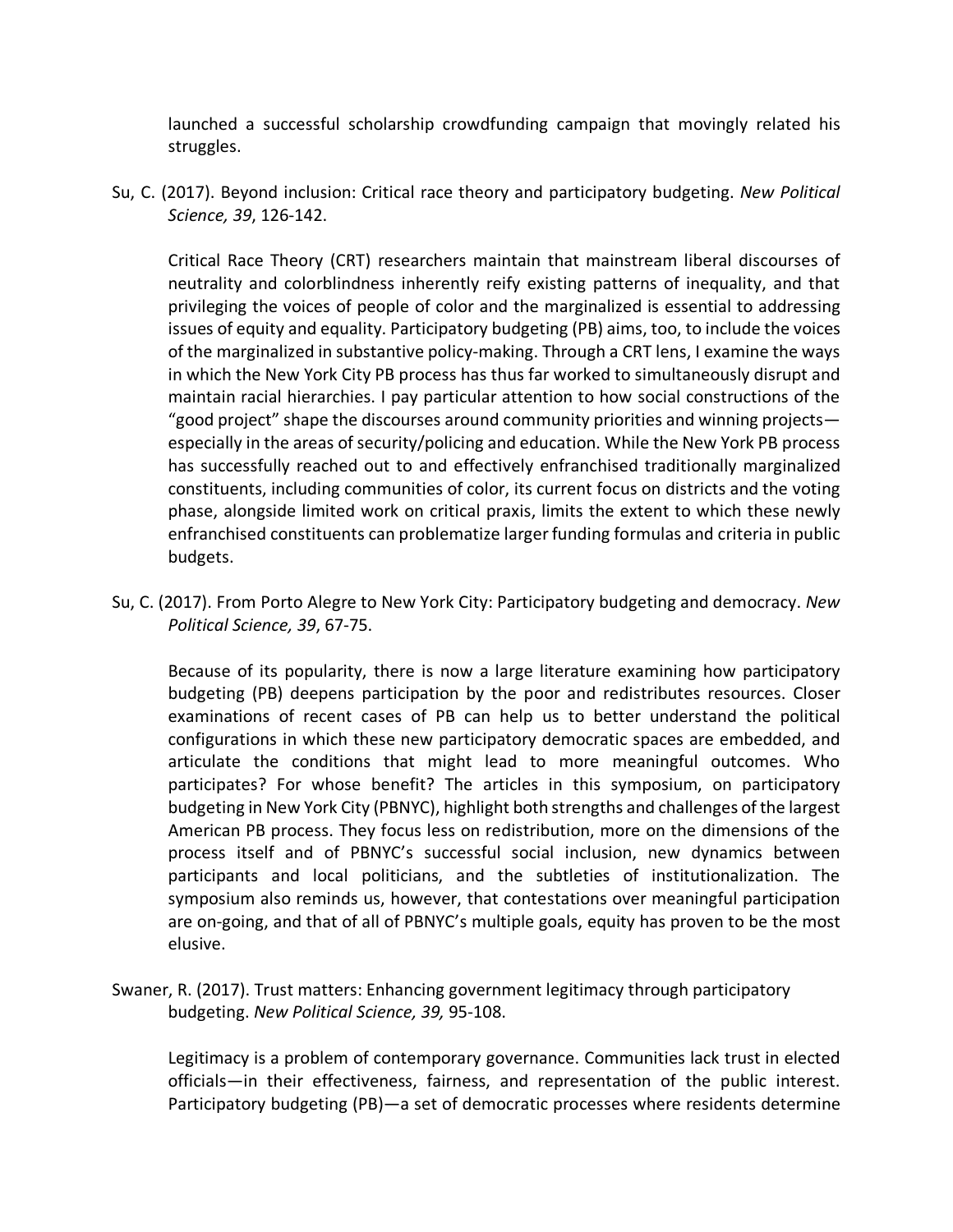how to spend a public budget—helps bridge that distance by letting the public make spending decisions. Since 2011, some of New York City's (NYC) council members have been implementing PB with their capital budget—setting aside a million dollars in their districts each budget cycle for PB. Participatory budgeting has the potential to rebuild relationships between government and communities. Using data from over eighty interviews conducted by New York University (NYU) graduate students in 2013 and 2014 with PBNYC participants over two years, this article suggests that in council districts using PB, residents have greater feelings of access to and voice in local government, and better understanding of the complexities of spending public monies, often leading to a more positive view of government officials, and bolstering legitimacy of local government.

Touchton, M. & Wampler, B. (2014) Improving social well-being through new democratic institutions. *Comparative Political Studies, 47*, 1442-1469.

Abstract: We evaluate the role of a new type of democratic institution, participatory budgeting (PB), for improving citizens' well-being. Participatory institutions are said to enhance governance, citizens' empowerment, and the quality of democracy, creating a virtuous cycle to improve the poor's well-being. Drawing from an original database of Brazil's largest cities over the last 20 years, we assess whether adopting PB programs influences several indicators of well-being inputs, processes, and outcomes. We find PB programs are strongly associated with increases in health care spending, increases in civil society organizations, and decreases in infant mortality rates. This connection strengthens dramatically as PB programs remain in place over longer time frames. Furthermore, PB's connection to well-being strengthens in the hand of mayors from the nationally powerful, ideologically and electorally motivated Workers' Party. Our argument directly addresses debates on democracy and well-being and has powerful implications for participation, governance, and economic development.

Wampler, B. (2012). Participatory budgeting: Core principles and key impacts*. Journal of Public Deliberation, 8,* 1-13.

This essay is a reflection piece. I identify key principles at the core of how PB functions and to discuss the scope of change we might expect to see generated by these institutions. I move beyond the idea that there is a specific model or set of "best practices" that define PB. Rather, it is most fruitful to conceptualize PB as a set of principles that can generate social change. The weaker the adherence to these principles, the less social change generated. The second purpose of the essay is to reflect on the impacts generated by PB. How do these institutions matter? My assumption is that ordinary citizens are more likely to be supportive of new democratic processes if they are able to clearly identify positive changes created by their participation in the new democratic institutions. Ordinary citizens are unlikely to continue to participate in new political institutions unless they perceive that these institutions produce tangible, positive changes in their lives. In this short reflection piece, I analyze how PB may affect democratic legitimacy, social wellbeing, and civil society.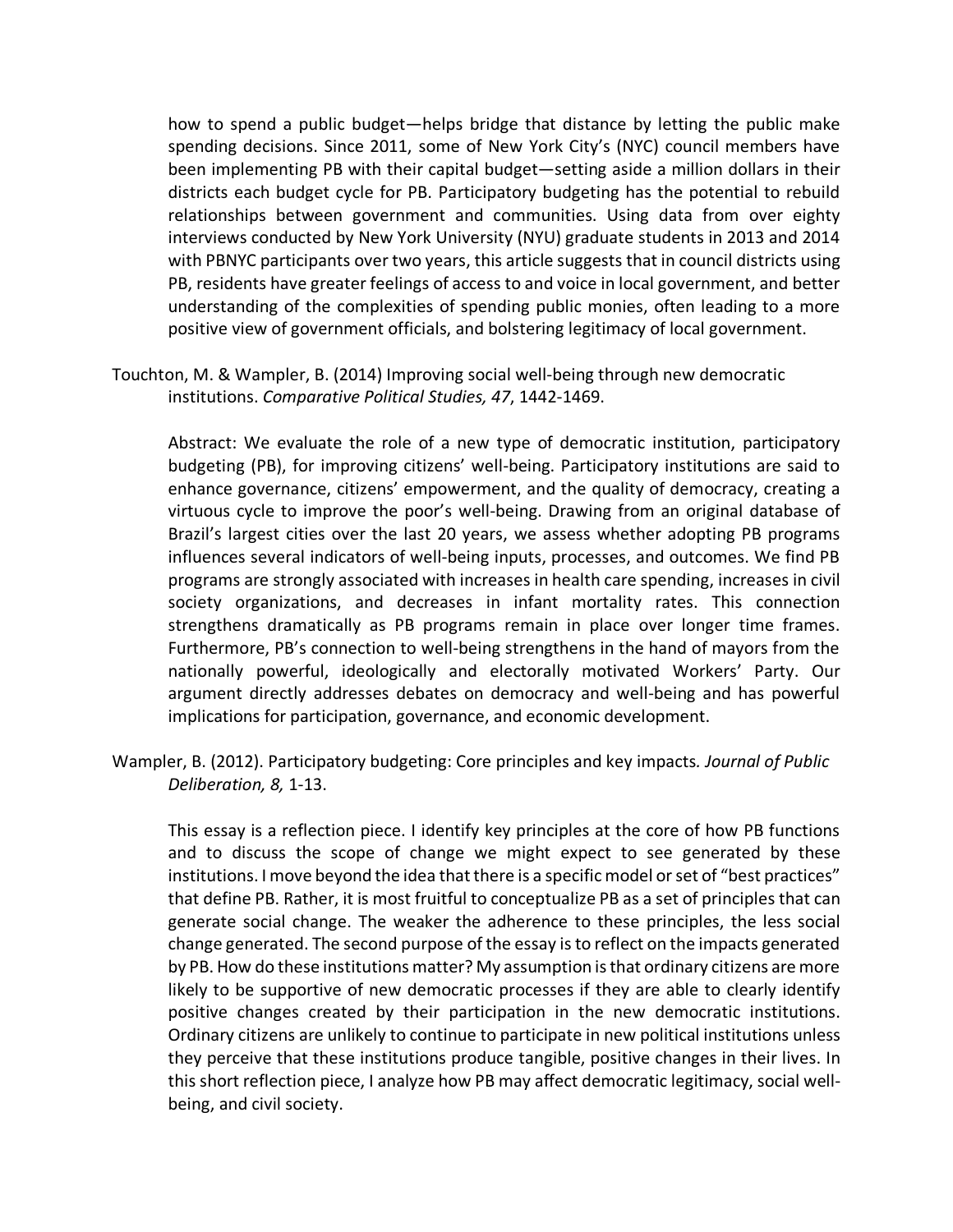Wampler, B. (2000). A guide to participatory budgeting.

Intro text: Participatory Budgeting (PB) programs are innovative policymaking processes. Citizens are directly involved in making policy decisions. Forums are held throughout the year so that citizens have the opportunity to allocate resources, prioritize broad social policies, and monitor public spending. These programs are designed incorporate citizens into the policymaking process, spur administrative reform, and distribute public resources to low-income neighborhoods. Social and political exclusion is challenged as low-income and traditionally excluded political actors are given the opportunity to make policy decisions. Governments and citizens initiate these programs to (i) promote public learning and active citizenship, (ii) achieve social justice through improved policies and resources allocation, and (iii) reform the administrative apparatus.

## Wampler, B. (2007). *Participatory budgeting in Brazil: Contestation, cooperation, and accountability.* Pennsylvania State University Press.

From chapter 1: Participatory institutions provide citizens with the opportunity to work directly with government oªcials and their fellow citizens in formal, state-sanctioned public venues, allowing them to exercise voice and vote in decision-making processes to produce public policy solutions that may resolve intense social problems. Close working relationships among citizens and government oªcials are frequently forged, allowing for collaborative learning and in-depth negotiations. Citizens use newly won political rights to secure new social rights, thereby improving their communities and lives. Participatory institutions adopted in developing-world countries over the past two decades have often been designed to incorporate low-income and politically marginalized individuals who live in poor and underserviced neighborhoods. And yet, as we will see, the direct incorporation of citizens and community may also allow government officials to dominate the new institution as well as the agendas of civil society organizations (csos), which subverts the original intent of many participatory institutions—the expansion of rights, authority, and democratic practices to ordinary citizens.

And later: Although there has been a proliferation of participatory institutions in the developing world over the past twenty years, we continue to lack a systematic and comparative accounting of how citizens use these institutions. We also do not understand the full range of political and policy outcomes that have been produced. In this book I analyze Brazil's, and Latin America's, best-known and most widely disseminated participatory institution, Participatory Budgeting (pb), in eight Brazilian municipalities. My goal is to develop a generalizable theoretical explanation to more fully account for how and if citizens and government officials use this innovative institution to extend accountability and establish citizenship rights.

And later: And yet pb programs can also produce weak outcomes that will not transform basic decision-making processes or allow citizens to be directly involved in policy making.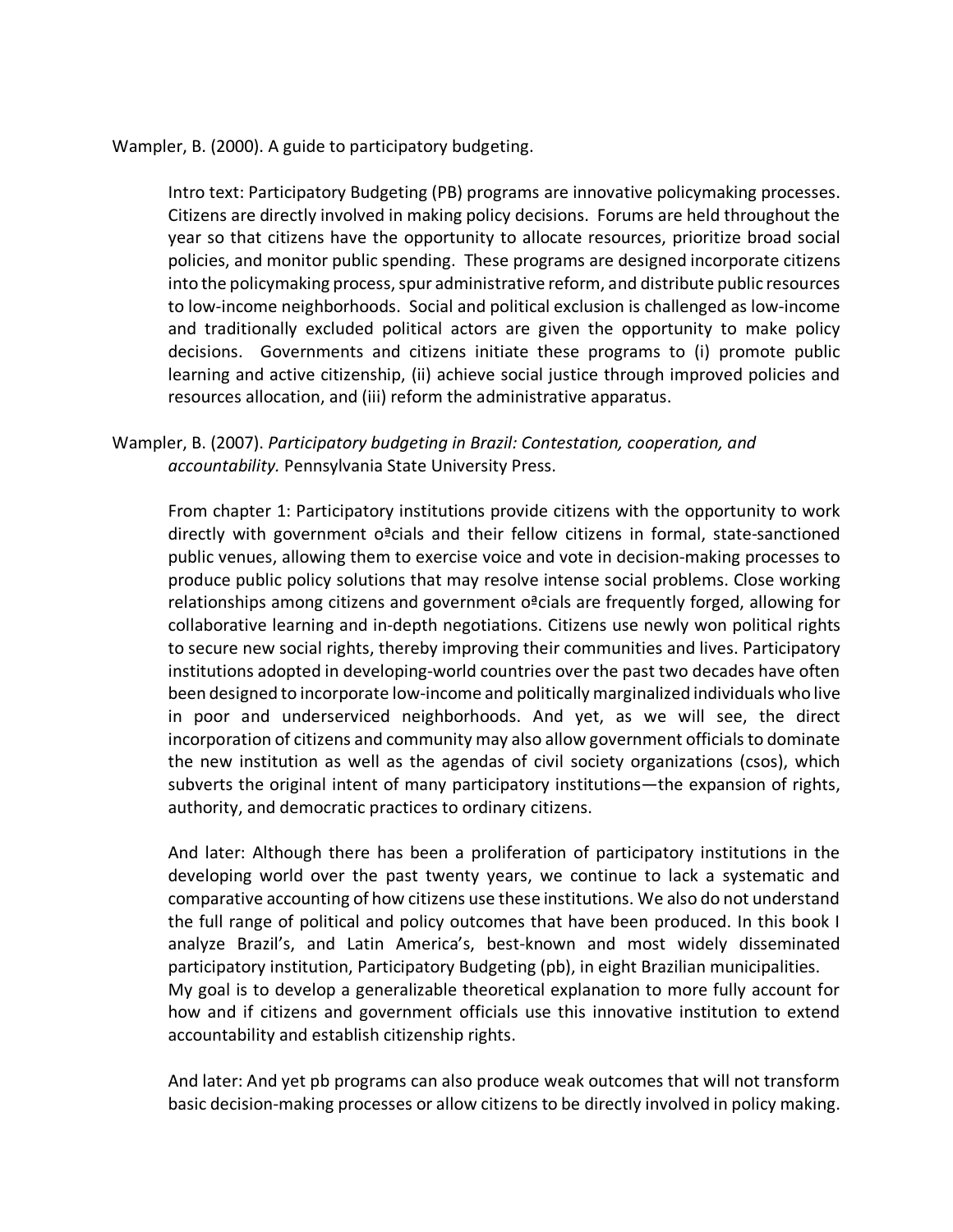It is possible that poorly performing pb programs will have a negative impact on citizens and csos, which should temper calls for the widespread adoption of participatory institutions as a magic bullet that will transform the lives of poor citizens in poor and industrializing nations. In addition, citizens who participate in some pb programs may have little authority delegated to them, thereby limiting their ability to hold government officials accountable and to use pb as a means to activate and exercise their own rights.

Wampler, B., McNulty, S., & Touchton, M. (2018). *Participatory Budgeting: Spreading Across the Globe.* (a report)

From the introduction: This report originated in response to questions generated by David Sasaki of the William and Flora Hewlett Foundation and Laura Bacon of the Omidyar Network. Its original purpose was to better inform the Hewlett Foundation and Omidyar Network on the current status of Participatory Budgeting (PB) programs, research, and impact. In this report, we sum up the current state of our understanding of PB. We focus on several important aspects of PB and how it has evolved in the past twenty years, with an emphasis on the Global South.

This report focuses on ten separate areas. First, we introduce and review the key trends in research in order to identify the parameters of research questions and issues of interests to academic and policy communities. Second, we then describe the spread of PB across the globe and the conditions for its implementation. The third section builds on the previous one and identifies the key issues that adopting governments often have to address when they adapt PB's rules to meet local needs. This section also focuses on specific issues related to the implementation of public works projects and social service programs that PB participants selected. The fourth section explores the potential impact that PB programs are thought to generate.

The fifth section narrows the analysis to focus explicitly on citizen participation and inclusion. The sixth section focuses on the role of technology in PB. The seventh section illuminates issues related to advocacy organizations, donors, and 'PB Champions.' The eighth section focuses on

research, with an emphasis on conflicting findings as well as gaps in our knowledge and research opportunities in the near future.

General State of PB Knowledge: There is a vast literature about PB around the world, and several findings emerge regarding themes such as the adoption of PB, the roots of PB, the purpose of PB, and the role of different actors in PB. As the literature grows and evolves, our understanding about some themes, discussed below, is quite coherent. Other themes demand much more work, a topic that comes up again in the final section of this report.